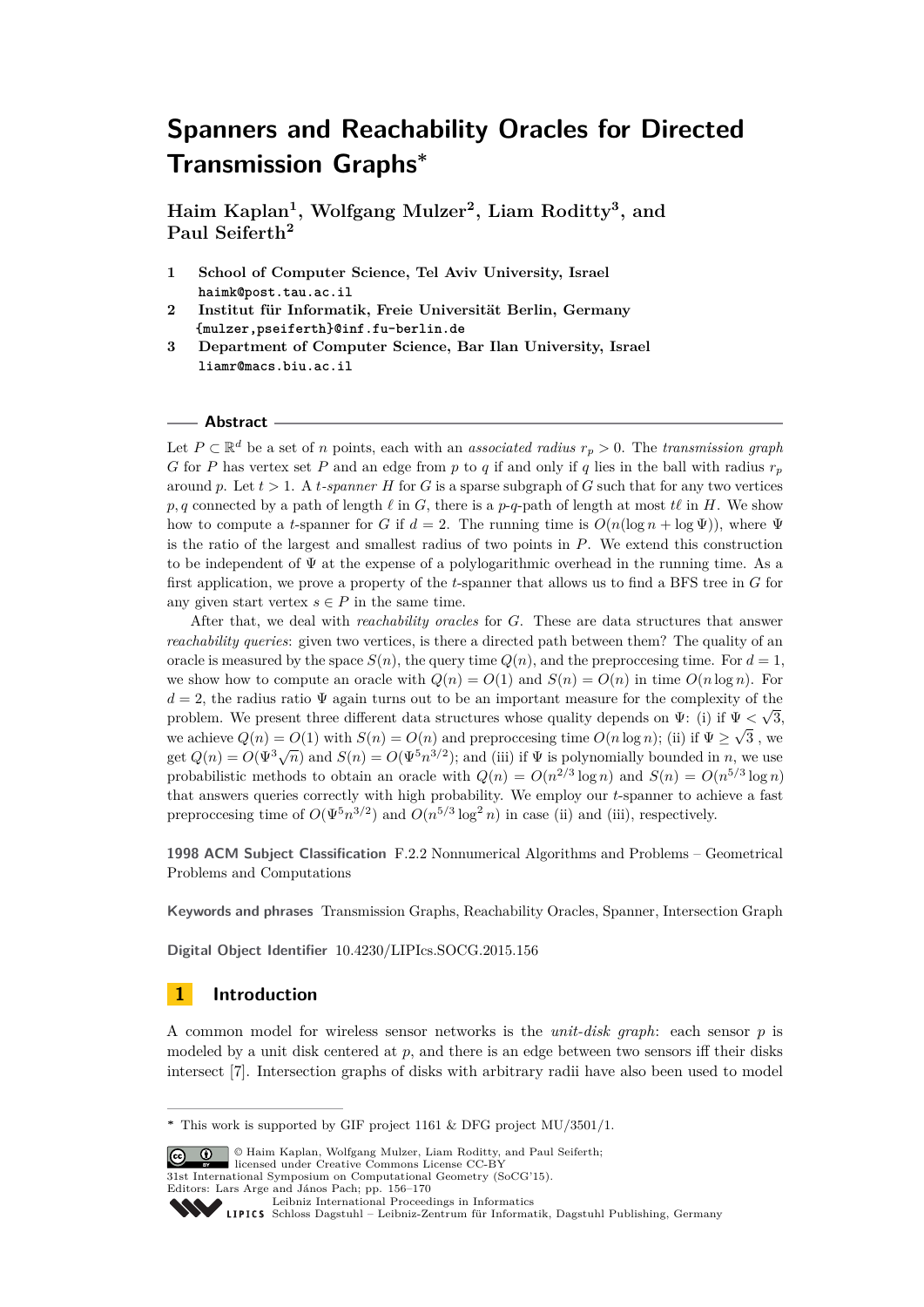sensors with different transmission radii [\[2,](#page-14-2) Chapter 4]. Intersection graphs of disks are undirected, however. For some networks we may want a directed model. In such networks, a sensor *p* that can transmit information to a sensor *q* may not be able to receive information from *q*. This motivated various researchers to consider what we call here *transmission graphs*[\[16,](#page-14-3) [15\]](#page-14-4). A transmission graph *G* is defined for a set of points  $P \subset \mathbb{R}^2$  where each point  $p \in P$  has a (transmission) radius  $r_p$  associated with it. Each vertex of *G* corresponds to a point of *P*, and there is a directed edge from *p* to *q* iff *q* lies in the disk  $D(p)$  of radius  $r_p$  around p. We can weight each edge pq of G by its Euclidean length |pq| and treat G as a weighted graph. We study (approximate) shortest path and reachability problems for transmission graphs.

Even though transmission graphs have a linear size representation, they may be very dense, even with  $\Theta(n^2)$  edges (similar to many other geometric intersection graphs). Thus, if one applies a standard graph algorithm, like breadth first search (BFS), to a dense transmission graph, it runs slowly, since it requires an explicit representation of all the edges in the graph. Thus, given an transmission graph *G* implicitly as points with radii, it is desirable to construct a sparse approximation of *G* that preserves connectivity and proximity properties. For any  $t > 1$ , a subgraph *H* of *G* is a *t-spanner* for *G* if the distance between any pair of vertices *p* and *q* in *H* is at most *t* times the distance between *p* and *q* in *G*, i.e.,  $d_H(p,q) \le t \cdot d_G(p,q)$ for any pair  $p, q$  (see [\[14\]](#page-14-5) for an overview of spanners for geometric graphs). Fürer and Kasivisawnathan show how to compute a *t*-spanner for unit- and general disk graphs using a variant of the Yao graph [\[9,](#page-14-6) [17\]](#page-14-7). Peleg and Roditty [\[15\]](#page-14-4) give a construction for *t*-spanners in transmission graphs in any metric space with bounded doubling dimension. However, except for the unit-disk case, the running times of these algorithms depend on the number of edges in the intersection graph. We avoid this dependency and give an almost linear time algorithm that constructs a *t*-spanner of a transmission graph for the Euclidean metric in the plane. Our construction is based on the *Yao graph*[\[17\]](#page-14-7). The basic Yao graph is a spanner for the complete graph defined by *n* points in the plane (with Euclidean distances). To determine the points adjacent to a particular point *q*, we divide the plane by equally spaced rays emanating from *q* and connect *q* to the closest point in each wedge (the number of wedges increases as *t* gets smaller). Transmission graphs, being directed, pose a severe computational difficulty as we want to consider, in each wedge, only the points *p* with  $q \in D(p)$  and pick the closest to *q* only among those. Our spanner construction generalizes the Yao graph in this manner. We further need to relax this construction in a subtle way, without hurting the approximation too much, in order to construct the spanner efficiently. Even with a good approximation in terms of a *t*-spanner at hand, we sometimes wish to obtain exact solutions for certain problems on disk graphs. Working in this direction, Cabello and Jejĉiĉ gave an  $O(n \log n)$  time algorithm for computing a BFS tree in a unit-disk graph, rooted at any given vertex [\[3\]](#page-14-8). For this, they exploited the special structure of the Delaunay triangulation of the disk centers. We show that our spanner admits similar properties for transmission graphs. As a first application of our spanner, we get an efficient algorithm to compute a BFS tree in a transmission graph.

A classical data structure problem for a directed graph *G* is to construct a space efficient *reachability oracle* that can answer *reachability queries* quickly. In a reachability query we get two vertices *p* and *q* and we would like to determine if there is a directed path from *p* to *q*. The quality of a reachability oracle for a graph *G* with *n* vertices is measured by three parameters: the query time  $Q(n)$ , the space requirement  $S(n)$ , and the preprocessing time. In the planar case, efficient reachability oracles exist and a recent result by Holm, Rotenberg and Thorup achieves optimal parameters [\[11\]](#page-14-9). However, for general directed graphs, there are no nontrivial results, and special cases, such as transmission graphs, are of great interest.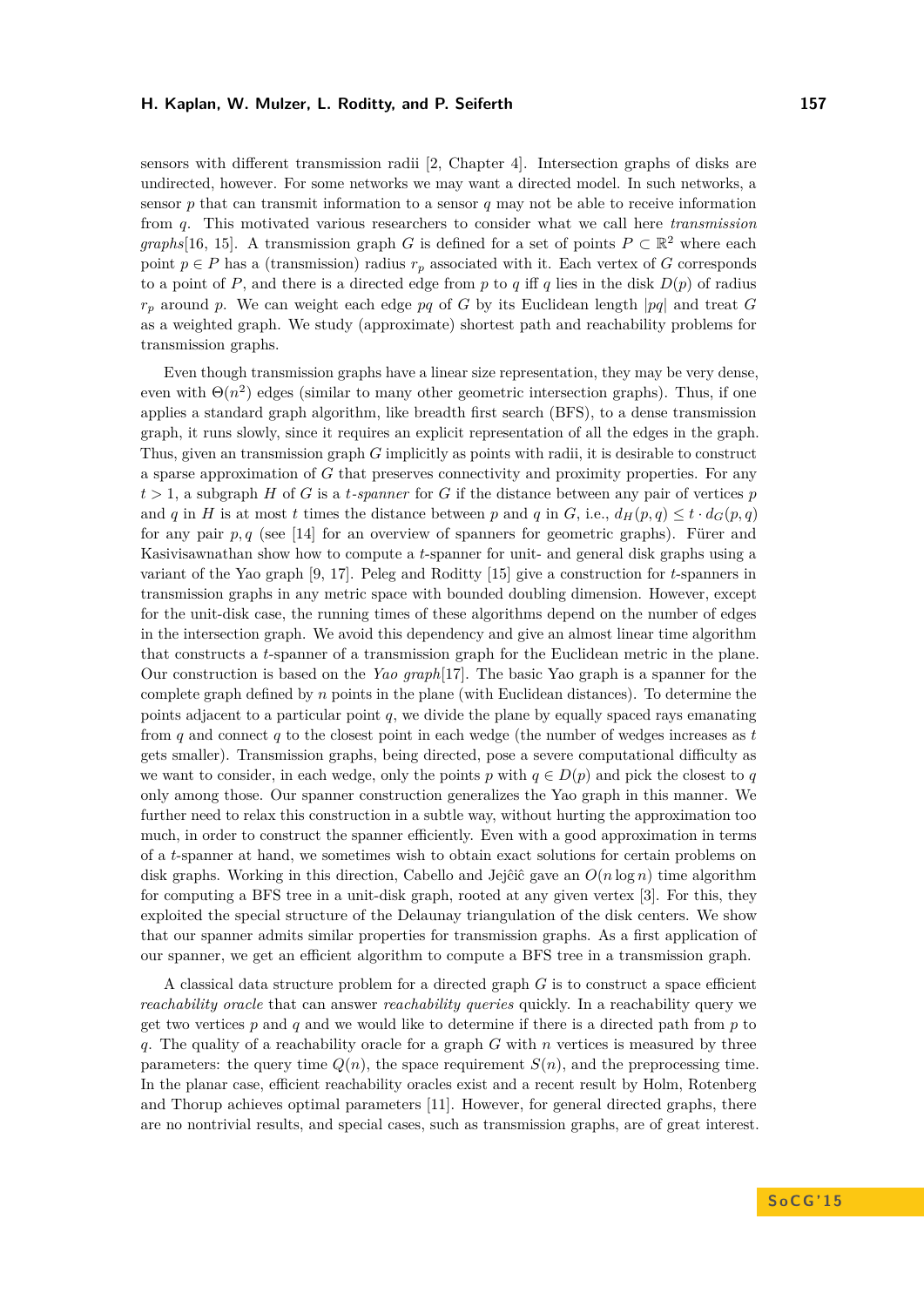We give efficient constructions of reachability oracles for transmission graphs by exploiting their geometry. For points in 1D, we give an  $O(n)$  space oracle with query time  $O(1)$ . In 2D it turns out that the ratio Ψ of the largest and smallest radius of points in *P* is an important complexity measure for transmission graphs. We give three oracles for different ranges of  $\Psi$ .

**Our Contribution and Organization of the Paper.** In Section [2,](#page-2-0) we show how to compute, for every fixed  $t > 1$ , a *t*-spanner *H* of *G*. Our construction is quite generic and can be adapted to several situations. In the simplest case, if the *spread* Φ (i.e., the ratio between the largest and the smallest distance in *P*) is bounded, we can obtain a *t*-spanner in time  $O(n(\log n + \log \Phi))$  (Section [2.1\)](#page-2-1). With a little more work, we can weaken the assumption to a bounded *radius ratio* Ψ (the ratio between the largest and smallest radius in *P*), giving a running time of  $O(n(\log n + \log \Psi))$  (Section [2.2\)](#page-6-0). Using even more advanced data structures, we can compute a *t*-spanner in expected time  $O(n \log^6 n)$ , without any dependence on  $\Phi$ or  $\Psi$  (Section [2.3\)](#page-6-1). Our spanners have several applications. For one, we adapt a result by Cabello and Jejĉiĉ  $[3]$  to show that once a spanner is at hand, we can compute the BFS-tree of any given vertex  $p \in P$  with additional time  $O(n \log n)$  (Section [2.4\)](#page-8-0). Furthermore, we use *t*-spanners to obtain efficient preprocessing algorithms for reachability oracles.

The remaining paper is dedicated to these reachability oracles. We will see that in 1D transmission graphs admit a rich structure that can be exploited to construct a simple linear space reachability oracle with constant query time and  $O(n \log n)$  preprocessing time. This construction is described in Section [3.](#page-9-0) Unfortunately, in 2D most of their structure vanishes. ECONSUME TO IS ASSEMBED IN SECTION 3. UNIOTURATELY, IN 2D MOST OF THEIT STUCTURE VALUSTS.<br>However, if the radius ratio  $\Psi$  is less than  $\sqrt{3}$ , we show how to make the transmission graph planar in  $O(n \log n)$  time, while preserving the reachability structure and keeping the number of vertices linear in *n*. Now we can construct a reachability oracle for the resulting planar graph. A recent construction of Holm, Rotenberg and Thorup [\[11\]](#page-14-9) gives a distance oracle for planar graphs in linear time that takes linear space and can answer a query in  $O(1)$  time. This construction is in Section [4.1.](#page-10-0) When  $\Psi \geq \sqrt{3}$  we do not know how to planarize *G*. Fortunately, we can use a separation theorem by Alber and Fiala that allows us to find a small and balanced separator with respect to the area of the union of the disks [\[1\]](#page-14-10). This allows us to build a reachability oracle with query time  $O(\Psi^3 \sqrt{n})$  and space and preprocessing time  $O(\Psi^5 n^{3/2})$ . See Section [4.2.](#page-11-0) When  $\Psi$  is even larger but still polynomially bounded in *n*, we use random sampling combined with a quad tree of logarithmic depth to obtain a reachability oracle with query time  $O(n^{2/3} \log n)$ , space  $O(n^{5/3} \log n)$ , and preprocessing time  $O(n^{5/3} \log^2 n)$ . Refer to Section [4.3.](#page-12-0)

Many of our constructions rely on planar grids. For  $i = 0, 1, \ldots$ , we define  $\mathcal{Q}_i$  to be the  $grid$  at level *i*. It consists of axis-parallel squares with diameter  $2<sup>i</sup>$  that partition the plane in grid-like fashion (the *cells*).  $\mathcal{Q}_i$  is aligned so that the origin is a vertex of the grid. The *distance* between two grid cells is the smallest distance of any two points contained in them. Furthermore, we assume that the input is scaled so that the distance of the closest pair in *P* is 1. We assume that in our model of computation we can find for any given point the grid cell that contains it in  $O(1)$  time. For space reasons, all proofs in this extended abstract are omitted. We refer the interested and ambitious reader to the full version.

## <span id="page-2-0"></span>**2 Spanners and BFS Trees**

## <span id="page-2-1"></span>**2.1 Efficient Spanner Construction**

Let  $P \subset \mathbb{R}^2$  be a point set with radii, and let  $\Phi = \max_{p,q \in P} |pq| / \min_{p \neq q \in P} |pq|$  be the *spread* of *P*. First, we give a spanner construction for the transmission graph *G* of *P* that depends on the spread of *P*. In Section [2.2,](#page-6-0) we will weaken this to a dependence on the radius ratio.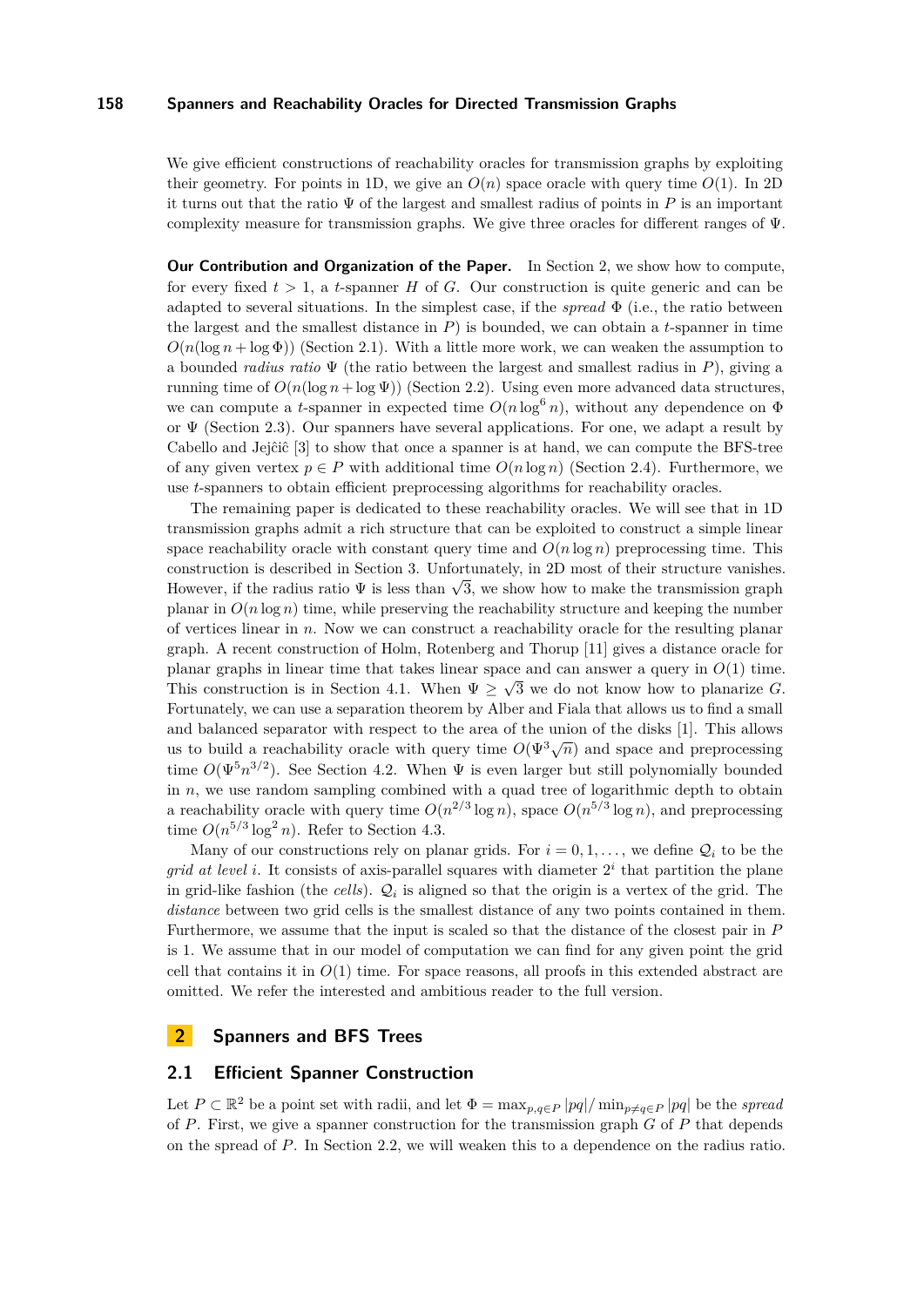<span id="page-3-2"></span> $\triangleright$  **Theorem 2.1.** Let G be the transmission graph for a two-dimensional *n*-point set P with *spread*  $\Phi$ *. For any*  $t > 1$ *, we can compute a t-spanner for G in time*  $O(n(\log n + \log \Phi))$ *.* 

Our construction creates a subgraph *H* of *G* that is similar to the Yao graph [\[17\]](#page-14-7), but modified to take the disks into account. Ideally, our spanner should look as follows: we pick a suitable integer k, and we take a set C of k cones with opening angle  $2\pi/k$  that partition the plane and that have the origin as apex. For each vertex  $q \in P$ , we attach the cones in C to *q*, and in each translated cone we pick the closest vertex  $p \in P$  with  $q \in D(p)$ . We add the edge  $pq$  to *H*. The resulting graph has  $O(kn)$  edges, and using standard techniques, one can show that it is a *t*-spanner for large enough *k*. This construction seems to be folklore [\[5,](#page-14-11) [15\]](#page-14-4).

However, the standard algorithms for computing the Yao graph do not seem to adapt easily for our setting without affecting the running time. Thus, we need a more sophisticated construction that gives a graph with similar properties. The idea is to partition each cone  $C_q$  attached to *q* into "intervals" obtained by intersecting  $C_q$  with annuli centered at *q* whose inner and outer radius grows exponentially; see Figure [1.](#page-3-0) Each of these intervals is discretized by covering it with *O*(1) grid cells whose diameter is relatively small compared to the distance between the interval and *q*. This enforces two properties that help us to find an approximately shortest incoming edge for  $q$  in  $C_q$ : we only need to consider edges from the interval that is closest to *q* since these edges will be shorter than any edge from any later interval; and if there are multiple edges from the same grid cell to *q*, it suffices to pick only one of them since their endpoints are close together.

We define a decomposition of *P* that represents the discretized intervals by a neighborhood relation between grid cells. Given this decomposition, there is a simple (rather inefficient) rule how to pick incoming edges for each  $q \in P$  such that the resulting graph *H* is a spanner. We first give the definition of the decomposition and prove that *H* is a *t*-spanner if we pick the parameters appropriately.

<span id="page-3-0"></span>

**Figure 1** A cone *C<sup>q</sup>* covered by discretized intervals. We only need one of the edges  $\overrightarrow{pq}$ ,  $\overrightarrow{rq}$  for *H*.

Then we show how compute the decomposition using a quadtree *T*. Finally, we use the structure of *T* to find the edges within the desired time bound. Let *c >* 2 be a large constant. For a grid cell  $\sigma$ , let  $m_{\sigma}$  be the point in  $P \cap \sigma$  with the largest radius.

<span id="page-3-1"></span>**► Definition 2.2.** Let *G* be the transmission graph of a point set  $P \subset \mathbb{R}^2$ . A *c*-separated *annulus decomposition* for *G* consists of a finite set  $\mathcal{Q} \subset \bigcup_{i=0}^{\infty} \mathcal{Q}_i$ , a symmetric neighborhood relation  $N \subseteq Q \times Q$ , and assigned sets  $R_{\sigma} \subseteq P \cap \sigma$  for each  $\sigma \in Q$  so that (i) for all  $(\sigma, \sigma') \in N$ , diam $(\sigma) = \text{diam}(\sigma')$  and  $d(\sigma, \sigma') \in [(c-2)\text{diam}(\sigma), 2c \text{diam}(\sigma))$ ; and (ii) for every edge  $p\overrightarrow{q}$  of *G*, there is a  $(\sigma, \sigma') \in N$  with  $p \in \sigma$ ,  $q \in \sigma'$ , and with either  $p \in R_{\sigma}$  or  $q \in D(m_{\sigma}).$ 

For  $\sigma \in \mathcal{Q}$ , we define  $N(\sigma) = {\sigma' \mid (\sigma, \sigma') \in N}$ . Definition [2.2\(](#page-3-1)i) implies  $|N(\sigma)| = O(1)$ .

**Getting a Spanner.** Let  $t > 1$  be the desired stretch. Depending on  $t$ , we pick suitable constants *c* (separation parameter) and *k* (number of cones). Let Q be a *c*-separated annulus decomposition for *G*. To obtain a *t*-spanner  $H \subseteq G$ , we pick the incoming edges for each point  $q \in P$  and each cone  $C \in \mathcal{C}$  as in Alg. [1.](#page-4-0) For  $\sigma \in \mathcal{Q}$  let  $C_{\sigma}$  be the translated copy of *C* that has the center of  $\sigma$  as apex and let  $C^2_{\sigma}$  be the cone obtained by doubling the opening angle of  $C_{\sigma}$ . Instead of  $C_q$  we use the cones  $C_{\sigma}^2$  with  $q \in \sigma$  to find incoming edges for  $q$ . This gives the generality needed for later extensions of this algorithm.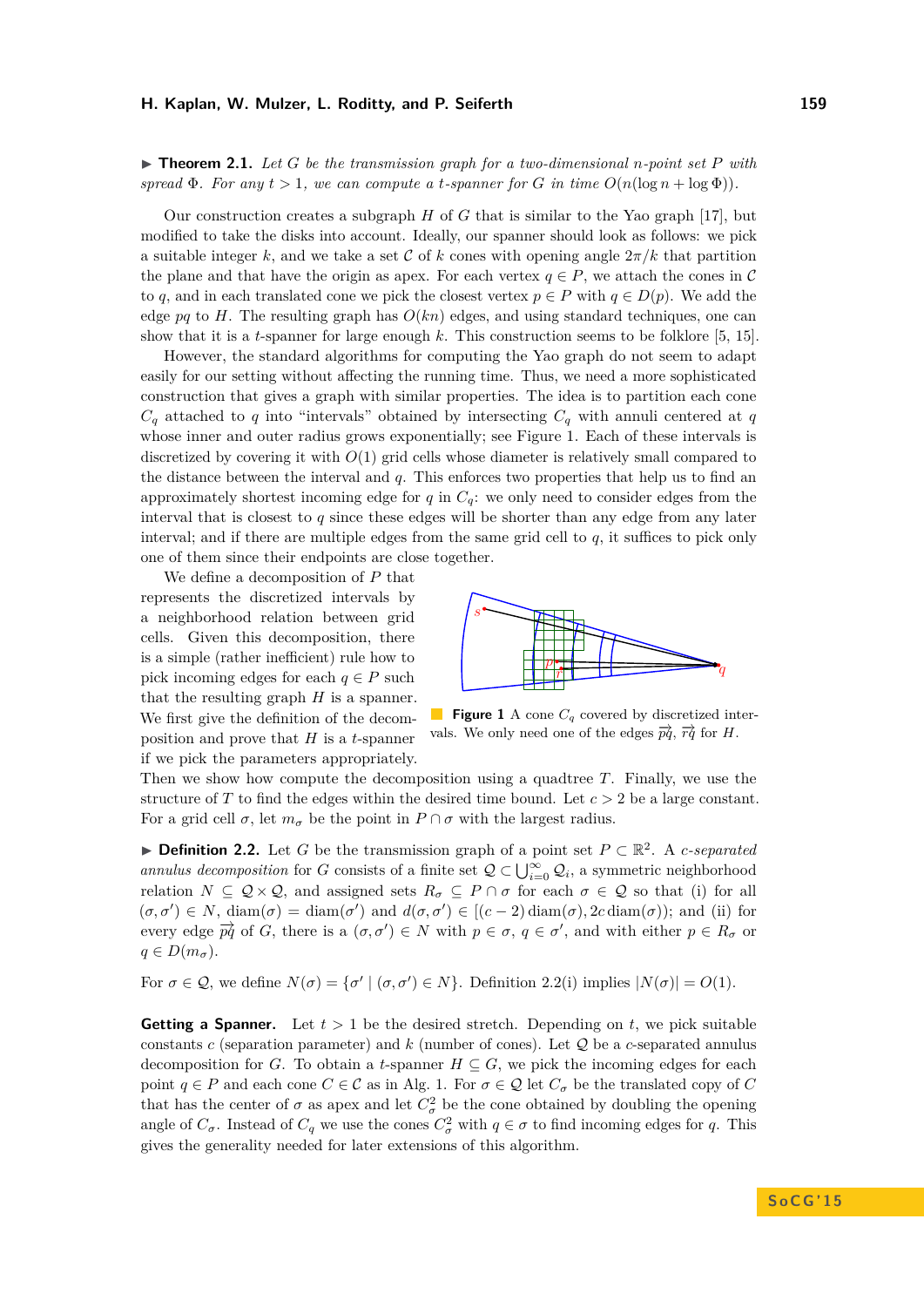|                                 | $\mathbf{1} \ \mathcal{Q}_q \leftarrow$ cells of $\mathcal Q$ that contain q                                                                                                            |  |
|---------------------------------|-----------------------------------------------------------------------------------------------------------------------------------------------------------------------------------------|--|
|                                 | 2 Sort $Q_q$ by the diameter of the cells in increasing order; give q the status active                                                                                                 |  |
| <b>3</b> while $q$ is active do |                                                                                                                                                                                         |  |
|                                 |                                                                                                                                                                                         |  |
|                                 | 4 $\sigma \leftarrow$ next largest cell in $\mathcal{Q}_q$<br>5 <b>foreach</b> cell $\sigma' \in N(\sigma)$ that is contained in $C^2_{\sigma}$ <b>do</b>                               |  |
|                                 |                                                                                                                                                                                         |  |
|                                 | 6 <b>if</b> there is a $r \in R_{\sigma'} \cup \{m_{\sigma'}\}$ with $q \in D(r)$ then<br>7 <b>if</b> take an arbitrary such r, add the edge rq to H, and set q to be <i>inactive</i> . |  |

<span id="page-4-0"></span>**Algorithm 1:** Selecting the incoming edges for  $q$  and the cone  $C_q$ .

For each cone  $C \in \mathcal{C}$  and each  $q \in P$  there is only one  $\sigma \in \mathcal{Q}_q$  that produces incoming edges for *q*: after *σ* is processed, *q* is inactive. Since we have *k* cones and since  $|N(\sigma)| = O(1)$ , *q* has  $O(k)$  incoming edges, for a total of  $O(n)$  edges in *H*. To show that *H* is a *t*-spanner, we use induction on the rank of the edge lengths. The proof is done in a similar manner as for standard Yao graphs, but with a few additional twists.

<span id="page-4-1"></span> $\blacktriangleright$  **Lemma 2.3.** For any  $t > 1$ , there are constants c and k such that H is a t-spanner for G.

**Finding the Decomposition.** Let *c >* 3 be the separation parameter. We scale *P* s.t. the smallest distance in  $P$  is  $c$ . A *quadtree* for  $P$  is a rooted tree  $T$  in which each internal node has degree four. Each node *v* of *T* has an associated cell  $\sigma_v$  from a grid  $\mathcal{Q}_i$ ,  $i \geq 0$ , and we say that *v* has *level i*. If *v* is an internal node, the cells of its four children partition  $\sigma_v$  into four congruent squares, each with half the diameter of  $\sigma_v$ . We describe how to compute a quadtree *T* for *P* s.t. the cells of *T* form the set  $Q$  for the *c*-separated annulus decomposition.

We construct *T* level-wise. Let *L* be the smallest integer such that there is a cell  $\sigma \in \mathcal{Q}_L$ that (possibly after shifting) contains *P*. Since *c* is constant and since *P* has spread  $\Phi$ , the scaled point set has diameter  $c\Phi$ , and we can take  $L = O(\log \Phi)$ . We create the root node *v* and set  $\sigma_v = \sigma$ . This will be level *L*. To construct level *i* − 1, given level *i*, we do the following for each level *i* node *v* whose cell  $\sigma_v$  is non-empty: take the four cells of  $\mathcal{Q}_{i-1}$ that partition  $\sigma_v$  and create four nodes  $w_1, \ldots, w_4$ . To each of the four nodes  $w_1, \ldots, w_4$  we assign one of the four cells, and we make  $w_1, \ldots, w_4$  children of *v*. This process stops at level 0. The scaling of *P* ensures that a cell of a level 0 node contains at most one point of *P*.

We now set  $\mathcal{Q} = \{\sigma_v \mid v \in T\}$ . We let  $(\sigma_v, \sigma_w) \in N$  if *v* and *w* have the same level and if  $d(\sigma_v, \sigma_w) \in [(c-2) \text{diam}(\sigma_v), 2c \text{diam}(\sigma_v))$ . As  $R_{\sigma_v}$  we take all points in  $\sigma_v \cap P$  whose radius is between  $(c-2)$  diam $(\sigma_v)$  and  $2(c+1)$  diam $(\sigma_v)$ . To see that this satisfies Definition [2.2\(](#page-3-1)ii), consider an edge *pq* of *G* with  $q \in \sigma_v$  and  $p \in \sigma' \in N(\sigma_v)$ . Since  $D(p)$  must intersect  $\sigma_v$ , we have  $r_p \ge (c-2) \operatorname{diam}(\sigma_v)$ . Thus, we have either  $p \in R_{\sigma'}$  or  $r_p > 2(c+1) \operatorname{diam}(\sigma')$ . In the second case for any  $r \in \sigma'$  with radius  $r_r \geq r_p$  the disk  $D(r)$  fully contains  $\sigma_v$ . In particular this holds for  $r = m_{\sigma'}$ . Since Def. [2.2\(](#page-3-1)i) is satisfied by construction, we get the next lemma.

**I Lemma 2.4.** *The set* Q *with N and the assignment*  $R_{\sigma}$  *described above is a c-separated annulus decomposition for G.*

**Finding the Edges.** To find the edges for the spanner *H* more quickly, we use the cells of Q to group the points and find incoming edges for multiple points at once. We process the cells of Q by increasing diameter, following the structure of the quadtree *T*.

Fix one cone  $C \in \mathcal{C}$  of the *k* cones we want to process. For  $\sigma \in \mathcal{Q}$ , let  $C^2_{\sigma}$  be the cone with opening angle  $4\pi/k$  whose apex is the center of  $\sigma$  obtained by translating C and doubling its opening angle. We give all points in *P* the status *active*. We process *T* in level-order,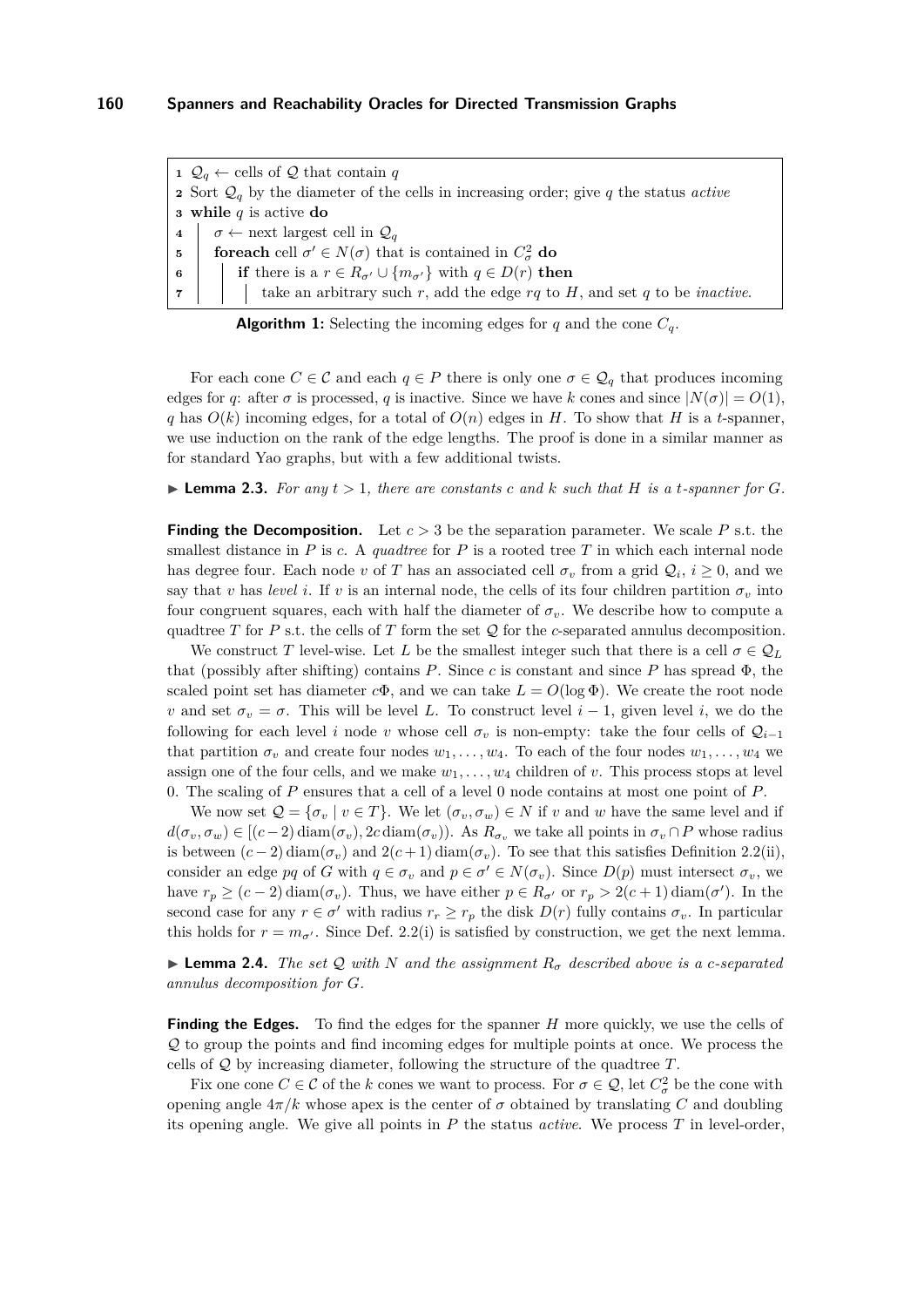<span id="page-5-1"></span>

**Figure 2** The lower envelope (orange), the points *Q* (red) and *R* (blue), and the sweepline (green).

starting with level 0. For each  $v \in T$ , we select incoming edges for the active points  $Q$  in  $\sigma_v \cap P$  as in Algorithm [2.](#page-5-0) First we sort *Q* by *x* and *y*-direction in linear time, using the sorted lists of *v*'s children (preproccesing). Let  $\sigma' \in N(\sigma_v)$  be a neighbor of  $\sigma_v$ . The sorting enables us to efficiently find incoming edges for points in *Q* from points in  $R = R_{\sigma'} \cup \{m_{\sigma'}\}$ (edge selection): *Q* and *R* are separated by a line  $\ell$  that is parallel to either the *x* or the *y* axis, namely one of the supporting lines of the boundary of  $\sigma_v$ . We can compute the lower envelope *E* of the disks in *R* and sweep over *Q* in  $\ell$  direction, see Fig. [2.](#page-5-1) This takes time linear in |*Q*| since *Q* is sorted in  $\ell$  direction. To check whether the current point  $q \in Q$  is contained in a disk of *R*, we only need to test the disk of the arc of *E* intersected by the sweepline through  $q$  orthogonal to  $\ell$ . We summarize the above discussion in Lemma [2.5.](#page-5-2)

<span id="page-5-2"></span> $\blacktriangleright$  **Lemma 2.5.** Let  $Q, R$ *, and*  $\ell$  be as above with  $|Q| = n$  and  $|R| = m$ *. Suppose that*  $Q$  *is* sorted along  $\ell$  and that  $\ell$  separates  $Q$  and  $R$ *. We can compute in time*  $O(m \log m + n)$  for *each*  $q \in Q$  *one disk from R that contains it, provided that such a disk exists.* 

The edges selected by Algorithm [2](#page-5-0) have the same properties as the edges selected by Algorithm [1.](#page-4-0) Thus, by Lemma [2.3,](#page-4-1) the resulting graph is a *t*-spanner.

| 1 for $i = 0, \ldots, L$ do |                                                                                                               |  |
|-----------------------------|---------------------------------------------------------------------------------------------------------------|--|
| $\mathbf{2}$                | foreach $v \in T$ of level <i>i</i> do                                                                        |  |
| $\mathbf{a}$                | $Q \leftarrow$ active points in $\sigma_v \cap P$                                                             |  |
|                             | // preproccesing                                                                                              |  |
| $\boldsymbol{\Lambda}$      | Sort $Q$ in x and y-direction by merging the sorted lists of the children of v                                |  |
|                             | <b>for<br/>each</b> $\sigma' \in N(\sigma_v)$ contained in $C^2_{\sigma_v}$ <b>do</b>                         |  |
| 5                           | $R \leftarrow R_{\sigma'} \cup \{m'_{\sigma}\}\$                                                              |  |
|                             | // edge selection                                                                                             |  |
| 6                           | For each $q \in Q$ find a $r \in R$ with $q \in D(r)$ , if it exists; add the edge $\overrightarrow{rq}$ to H |  |
|                             | Set all $q \in Q$ for which at least one incoming edge was found to <i>inactive</i>                           |  |

<span id="page-5-0"></span>**Algorithm 2:** Selecting the edges for *H* for a fixed cone *C*.

**Running Time.** By Lemma [2.5,](#page-5-2) we can argue that the running time of Algorithm [2](#page-5-0) is dominated by the edge selection step. Since *T* has depth  $O(\log \Phi)$ , each  $p \in P$  takes part in  $O(\log \Phi)$  edge selections as a point in *Q* for incoming edges, taking  $O(1)$  time for that point (by Lemma [2.5\)](#page-5-2). Furthermore, each point is in  $O(1)$  different sets  $R_{\sigma}$  and thus takes part in  $O(1)$  edges selections as a disk-center in *R*, taking  $O(\log |R|) = O(\log n)$  time for that point. Thus, we have a total running time of  $O(n(\log \Phi + \log n))$ , as stated in the next lemma.

<span id="page-5-3"></span>**In Lemma 2.6.** *The construction of the spanner H of G takes*  $O(n(\log \Phi + \log n))$  *time.* 

Theorem [2.1](#page-3-2) follows by combining Lemmas [2.3](#page-4-1) and [2.6.](#page-5-3)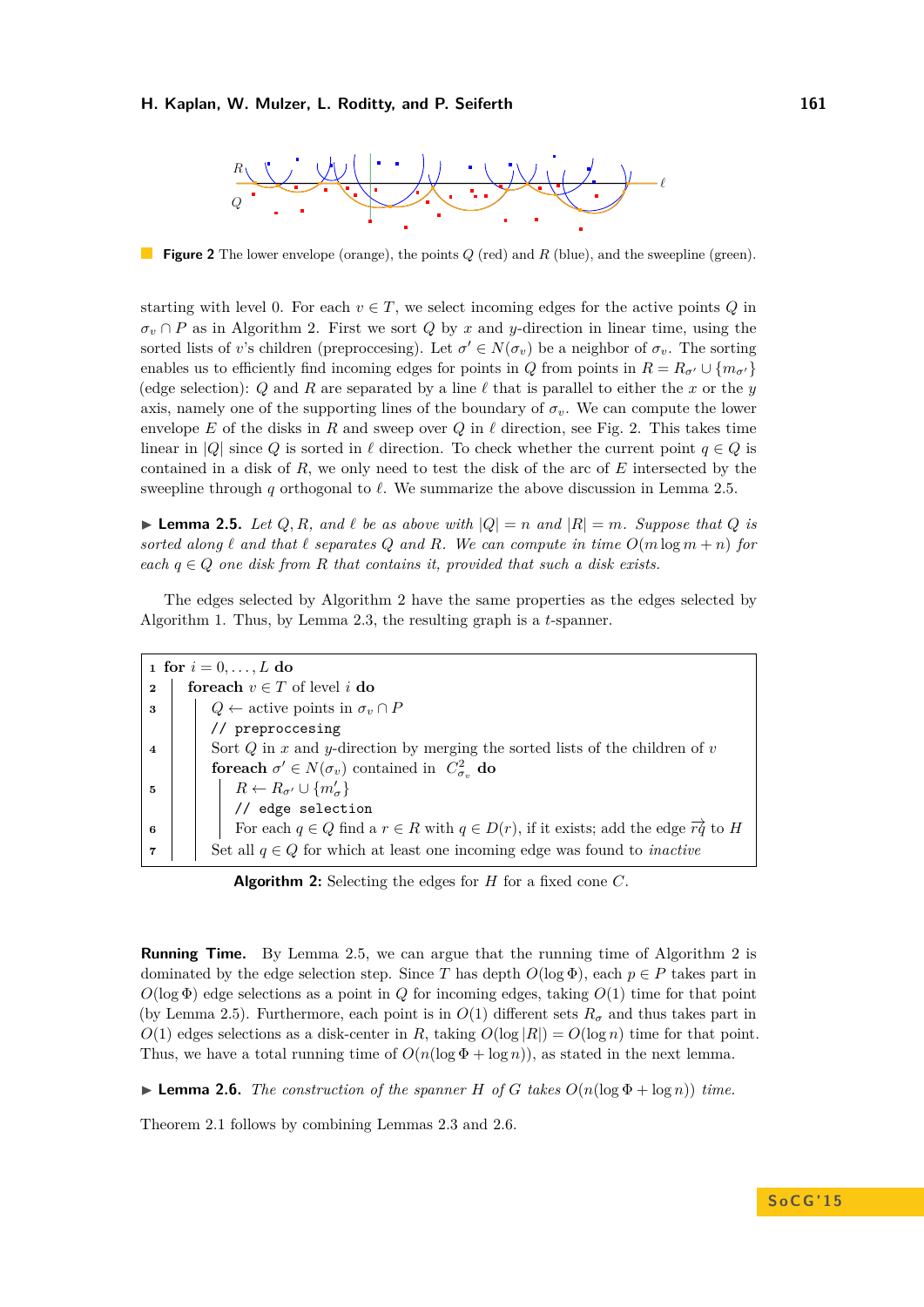## <span id="page-6-0"></span>**2.2 From Bounded Spread to Bounded Radius Ratio**

Let  $P \subset \mathbb{R}^2$  be a point set with radii and let  $\Psi$  be the radius ratio of P. We extend the spanner construction from Section [2.1](#page-2-1) to be depended on the radius ration Ψ of *P*.

<span id="page-6-4"></span>**► Theorem 2.7.** Let *G* be the transmission graph for a *n*-point set  $P \subset \mathbb{R}^2$  with radius ratio  $\Psi$ *. For any*  $t > 1$ *, we can compute a t-spanner for G in*  $O(n(\log n + \log \Psi))$  *time.* 

The main observation is that the spread is irrelevant in our setting: points that are close together form a clique in *G* and can be handled through classic spanners, and points that are far away from each other form distinct components and can be dealt with independently.

Given *t*, we pick large enough constants *k* and *c*. Then, we scale the input such that the smallest radius is *c*. Let  $M = O(\Psi)$  be the largest radius. First, we partition P into sets that are far away from each other and can be handled separately.

<span id="page-6-2"></span> $\blacktriangleright$  **Lemma 2.8.** In  $O(n \log n)$  time, we can partition P into sets  $P_1, \ldots, P_\ell$  so that each  $P_i$ *has diameter*  $O(n\Psi)$  *and so that for any*  $i \neq j$ , *no point in*  $P_i$  *can reach a point of*  $P_j$  *in*  $G$ *.* 

By Lemma [2.8,](#page-6-2) we may assume that our input point set has diameter  $O(n\Psi)$ . As in Section [2.1,](#page-2-1) we can compute a quadtree *T* for *P* with *L* levels and  $L = O(\log(n\Psi))$ : take a large enough grid cell that contains *P* and recursively subdivide each non-empty cell into four cells of half the diameter. We stop when the diameter of the cells is 1. Unlike in Section [2.1,](#page-2-1) the set of the cells of all nodes of *T* does not yield a *c*-separated annulus decomposition for *G*. In particular, Definition [2.2\(](#page-3-1)ii) is not true anymore. Therefore, there can be edges in *G* that do not go between neighboring cells. These are the *short edges*.

First, we handle *very short edges*: let  $v \in T$  be a level 0 node and let  $\sigma_v \in \mathcal{Q}_0$  be the cell of *v*. Let  $Q \subseteq P$  be all points that lie in cells of  $Q_0$  with distance at most  $c/2 - 3$  from *σ*. Since any pair of points in *Q* has distance at most *c*, the set *Q* forms a clique in *G*. We compute a (classic) *t*-spanner for *Q* in  $O(|Q|\log|Q|)$  time [\[14\]](#page-14-5). Since any  $p \in P$  participates in  $O(c^2)$  such spanners, we generate  $O(n)$  edges in total and require  $O(n \log n)$  time.

Second, we handle *not quite so short edges*: for each  $q \in P$ , let *v* be the level 0 node of *T* whose cell  $\sigma_v$  contains *q*. For any cell  $\sigma \in \mathcal{Q}_0$  with  $d(\sigma_v, \sigma) \in (c/2 - 3, c - 2)$ , we take an arbitrary point  $r \in \sigma \cap P$  and add the edge  $\overrightarrow{rq}$  to our spanner. All these edges have length at most *c* and are therefore valid edges in *G*. This takes  $O(n)$  time and creates  $O(n)$  edges.

Finally, we handle the remaining edges: for this, we mark all points of *P* as active, and we run Algorithm [2](#page-5-0) from Section [2.1](#page-2-1) starting from level 0 of *T*. Call the resulting graph *H*.

As in Lemma [2.3,](#page-4-1) induction on the rank of the edges lengths shows that *H* is a *t*-spanner.

<span id="page-6-3"></span> $\blacktriangleright$  **Lemma 2.9.** *The graph H is a t-spanner for G if c and k are large enough constants.* 

Using Lemma [2.9,](#page-6-3) Theorem [2.7](#page-6-4) follows in the same way as in Section [2.1.](#page-2-1) The running time analysis goes exactly as in Lemma [2.6,](#page-5-3) but the quadtree now has  $O(\log n + \log \Psi)$  levels.

## <span id="page-6-1"></span>**2.3 Spanners for Unbounded Spread and Radius Ratio**

We show how eliminate the bounded radius ratio assumption at the expense of using a more involved data structure and of losing a polylog factor in the running time. Let  $P \subset \mathbb{R}^2$  and the desired stretch factor  $t > 1$  be given. Assume that the closest pair in  $P$  has distance 1.

First we compute a *compressed quadtree T* for *P*. It is a rooted tree in which each internal node has degree 1 or 4. Each node *v* has an associated cell  $\sigma_v$  from a grid  $\mathcal{Q}_i$ . To keep the notation simple, we write  $\text{diam}(v)$  for  $\text{diam}(\sigma_v) = 2^i$ , and for two nodes  $v, w$ , we write  $d(v, w)$  for  $d(\sigma_v, \sigma_w)$ . If *v* has degree 4, then the associated cells of its children partition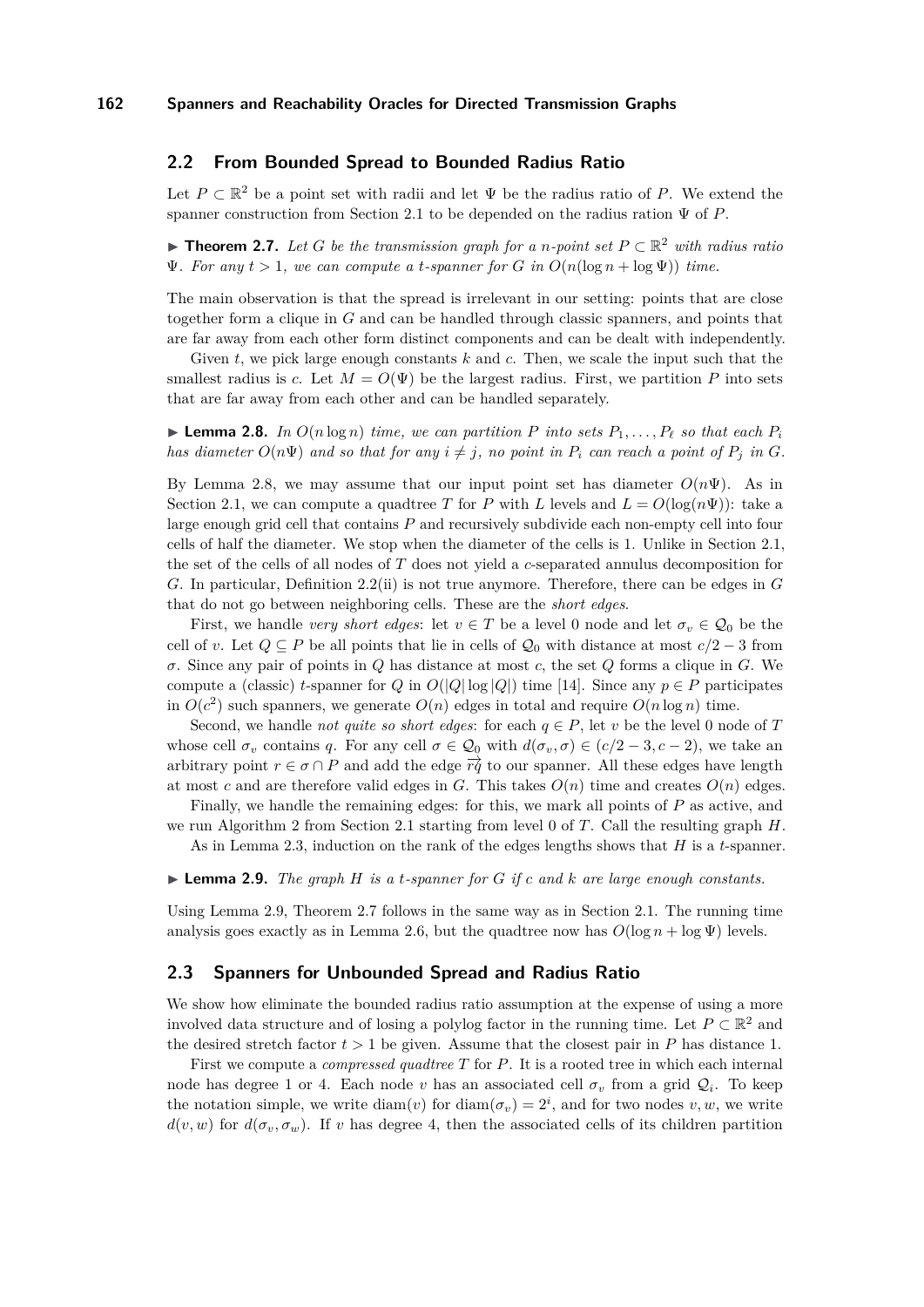$\sigma_v$  into 4 congruent squares of half the diameter, and at least two of them are non-empty. If *v* has degree 1, then the associated cell of the only child *w* of *v* has diameter at most diam(*v*)/4. Furthermore, there are no points from *P* in  $\sigma_v \setminus \sigma_w$ . Each internal node of *T* contains at least 2 points from *P* in its cell and each leaf at most 1 point. A compressed quadtree for *P* with  $O(n)$  nodes can be computed in  $O(n \log n)$  time [\[10\]](#page-14-12).

Our goal is to use the algorithm from Section [2.1](#page-2-1) on the compressed quadtree *T*. There are two problems with this: since the depth of *T* can be linear, we cannot consider all points for incoming edges in each level, as in Algorithm [2.](#page-5-0) Instead we use Chan's dynamic nearest neighbor data structure to quickly identify the relevant points. It has the following properties.

<span id="page-7-1"></span> $\triangleright$  **Theorem 2.10** (Chan [\[6\]](#page-14-13)). *There exists a dynamic data structure that maintains a planar point set S such that* (i) *we can insert a point into S in expected, amortized time*  $O(\log^3 n)$ ; (ii) we can delete a point from *S* in expected, amortized time  $O(\log^6 n)$ ; and (iii) given a *query point q, we can find the nearest neighbor for q in S in worst-case time*  $O(\log^2 n)$ *.* 

Furthermore, the cells of *T* do not form a *c*-separated annulus decomposition anymore. The notion of neighborhood needs to be adapted to accommodate internal nodes of degree 1 and to ensure that Definition [2.2\(](#page-3-1)ii) holds. We fix this by inserting  $O(n)$  additional nodes into T that have the desired properties. To find these nodes, we use the well-separated pair decomposition algorithm of Callahan and Kosaraju [\[4\]](#page-14-14). Let a large enough constant *c* be given. As in Section [2.1,](#page-2-1) we define the neighborhood relation *N* as the pairs  $(\sigma_v, \sigma_w)$  whose nodes *v* and *w* have the same level in *T* and that satisfy  $d(\sigma_v, \sigma_w) \in [(c-2) \operatorname{diam}(\sigma_v), 2c \operatorname{diam}(\sigma_v))$ . The set  $R_{\sigma_v}$  are all points in  $\sigma_v \cap P$  whose radius is between  $(c-2)$  diam $(\sigma_v)$  and  $2(c+1)$  diam $(\sigma_v)$ .

<span id="page-7-0"></span>**Example 2.11.** For any  $c > 0$  we can in  $O(n \log n)$  time insert  $O(n)$  nodes into the *compressed quadtree T s.t.*  $Q = \{\sigma_v \mid v \in T\}$  *with N and the assignment*  $R_{\sigma}$  *is a c-separated annulus decomposition for G. In the same time we can compute N and*  $R_{\sigma_v}$  *for each*  $\sigma_v \in \mathcal{Q}$ *.* 

**Finding the Edges.** To find the edges for the spanner  $H \subseteq G$ , we choose constants *k* and *c* depending on *t*. The algorithm proceeds as follows: we compute a compressed quadtree *T* for *P*. To obtain a *c*-separated annulus decomposition  $Q$ , *N*,  $R_{\sigma_v}$  for *G*, we augment *T* with  $O(n)$  nodes as in Lemma [2.11.](#page-7-0) We create the dynamic nearest neighbor (NN) data structure from Theorem [2.10](#page-7-1) for each leaf node *v* of *T* whose cell  $\sigma_v$  is non-empty. We sort all cells of nodes of *T* by increasing diameter. A point is called *active* if it is in the NN data structure of some *v*, thus initially all points of *P* are active. Fix a cone *C*. For  $\sigma \in \mathcal{Q}$  let  $C^2_{\sigma}$  be the cone whose apex is the center of  $\sigma$  and such that  $C^2_{\sigma}$  is obtained from *C* by translating and doubling the opening angle to  $4\pi/k$ . To select the spanner edges for *C*, we consider the nodes of *T* in increasing order and perform two steps for each node *v*, similar to Algorithm [2](#page-5-0) of Section [2.1:](#page-2-1) let *w* be the child of *v* that has the most active points in its NN structure. To get the NN data structure for *v*, we insert all active points of the remaining children of *v* into the NN data structure of *w* (preproccesing). Since *w* has the most points, overall each point is inserted  $O(\log n)$  times in some NN structure. Then we do the edge selection for all  $\sigma' \in N(\sigma_v)$  contained in  $C^2_{\sigma_v}$  using the NN structure of *v*; see Algorithm [3.](#page-8-1) We take each point  $r \in R_{\sigma} \cup \{m_{\sigma}\}\$  and repeatedly query the NN structure of *v*. Let *q* be the result. If *rq* constitutes an edge in *G*, we call the query *successful*, add *rq* to *H*, delete *q*, and do another query with *r*. Otherwise, we proceed with the next point of *R*. Each such query causes  $O(1)$ additional insertion/deletions to a NN structure. If it was successful, we charge these costs to the created edge. Otherwise, we charge the costs to this point *r*. Since each point  $p \in P$ is in  $O(1)$  sets  $R_{\sigma}$ , it can only be responsible for  $O(1)$  unsuccessful queries. Thus, since *H* has *n* vertices and  $O(n)$  edges, we can to prove the next lemma.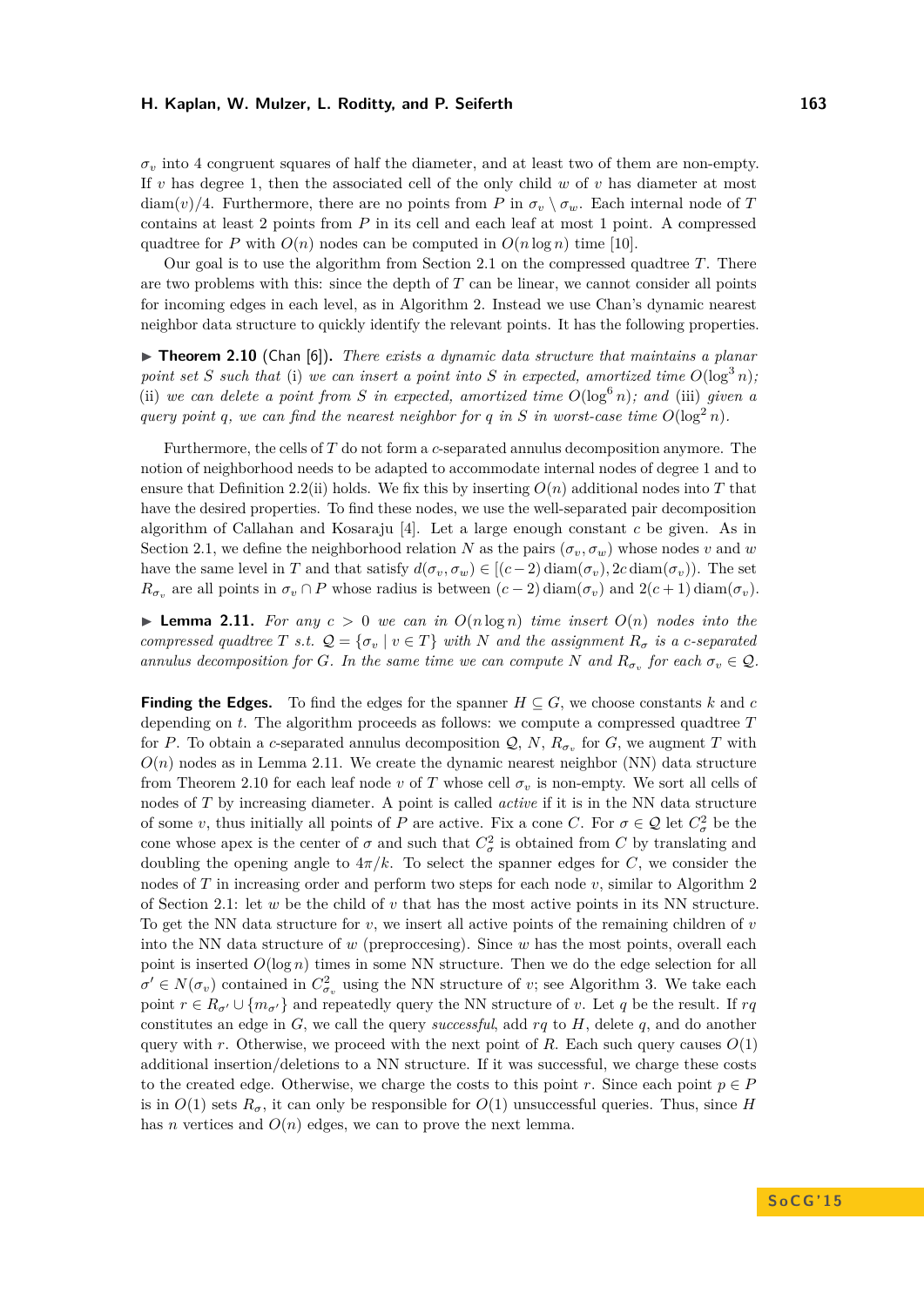**Example 2.12.** The algorithm has total expected running time  $O(n \log^6 n)$ .

The edges selected by this procedure have the same properties as the edges selected by Algorithm [1.](#page-4-0) Thus, by Lemma [2.3](#page-4-1) we obtain a *t*-spanner *H*, which establishes Theorem [2.10.](#page-7-1)

// preproccesing Let *w* be the child of *v* whose NN structure contains the most points Insert all points of each child  $w' \neq w$  of *v* into the NN structure of *w*  **foreach**  $\sigma' \in N(\sigma_v)$  contained in  $C^2_{\sigma_v}$  **do foreach**  $r \in R = R_{\sigma'} \cup \{m_{\sigma'}\}$  **do** // edge selection  $\mathbf{5}$  |  $q \leftarrow \text{NN}(v,r)$  // query NN structure of *v* with *r*  **b while**  $q \in D(r)$  and  $q \neq \emptyset$  **do**   $\begin{bmatrix} \vdots \\ \vdots \end{bmatrix}$  add the edge *rq* to *H*; delete *q* from NN(*v*);  $q \leftarrow NN(v,r)$  reinsert all deleted points into  $NN(v)$ delete all *q* from  $NN(v)$  for which at least one edge  $rq$  was found

<span id="page-8-1"></span>**Algorithm 3:** Selecting incoming edges for the points of a node *v* of *T* and a cone *C*.

## <span id="page-8-0"></span>**2.4 From Spanners to BFS Trees**

We show how to compute BFS trees for a transmission graph *G*. Let the desired root  $s \in P$ be given. We apply a technique that Cabello and Jejĉiĉ used for unit-disk graphs [\[3\]](#page-14-8). Denote by  $d_h(s, p)$  the BFS distance from *s* to *p* in *G*. For  $i \in \mathbb{N}_0$  let  $W_i \subseteq P$  be the vertices  $p \in P$ with  $d_h(s, p) = i$ . Cabello and Jejĉiĉ used the Delaunay triangulation (DT) to efficiently identify  $W_{i+1}$ , given  $W_0, \ldots, W_i$ . Our *t*-spanner provides similar properties for transmission graphs as the DT does for unit-disk graphs.

<span id="page-8-3"></span> $\blacktriangleright$  **Lemma 2.13.** Let H be the *t*-spanner for G from Theorem [2.7](#page-6-4) for *t* small enough, and let  $v \in W_{i+1}$ , for some  $i \geq 0$ . Then there is a vertex  $u \in W_i$  and a path  $u = q_l, \ldots, q_1 = v$  in H *with*  $d_h(s, q_i) = i + 1$  *for*  $j = l - 1, \ldots, 1$ *.* 

  $W_0 \leftarrow \{s\};$  d[s] = 0;  $\pi[s] = s$ ;  $i = 0$ ; and, for  $p \in P \setminus \{s\}$ , d[p] = ∞ and  $\pi[p] = \text{NIL}$  **while**  $W_i \neq \emptyset$  **do**  compute power diagram with point location structure PD*<sup>i</sup>* of *W<sup>i</sup>*  $\downarrow$  queue  $Q \leftarrow W_i$ ;  $W_{i+1} \leftarrow \emptyset$  **while**  $Q \neq \emptyset$  do  $p \leftarrow \text{dequeue}(Q)$  **foreach** edge *pq of H* **do**  $\vert$   $\vert$   $\vert$   $u \leftarrow \text{PD}_i(q)$  // query  $\text{PD}_i$  with *q*  **if**  $q \in D(u)$  and  $d[q] = \infty$  **then**  $|{\bf 10} \quad | \quad | \quad |$  enqueue $(Q, q)$ ;  $d[q] = i + 1$ ;  $\pi[q] = u$ ; add q to  $W_{i+1}$  $\vert$ 11  $i \leftarrow i + 1$ 

<span id="page-8-2"></span>**Algorithm 4:** Compute the BFS tree for *G* with root *s* using *H*.

The BFS tree for *s* is computed iteratively; see Alg. [4](#page-8-2) for pseudocode. Initially, we set  $W_0 = \{s\}$ . Now assume we computed everything up to  $W_i$ . By Lemma [2.13,](#page-8-3) all vertices in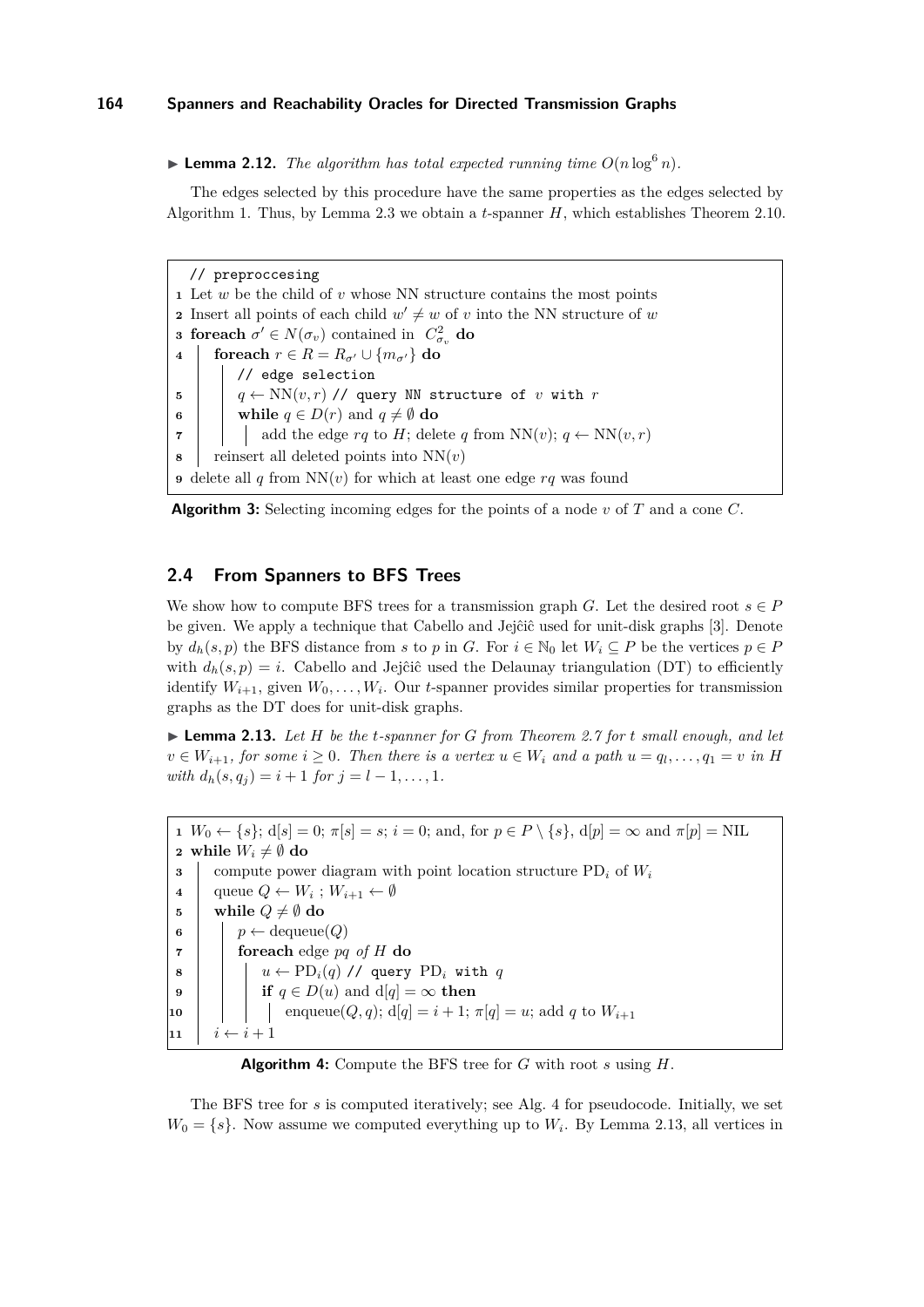*W*<sub>*i*+1</sub> can be reached from *W*<sub>*i*</sub> in the subgraph of *H* induced by  $W_i \cup W_{i+1}$ . Thus, we can compute  $W_{i+1}$  as follows: for each  $u \in W_i$ , start a BFS search in *H* from *u*. Every time we encounter a new vertex  $q$ , we check if it lies in a disk of  $W_i$ . If so, we add  $q$  to  $W_{i+1}$  and add the new neighbors of *q* to the queue. Otherwise, we discard *q* for now. To test whether *q* lies in a disk of *W<sup>i</sup>* , we use the *power diagram*. This weighted version of the Voronoi Diagram represents the union of the  $W_i$ -disks as a planar subdivision. It takes  $O(|W_i| \log |W_i|)$  time to compute, and augmented with a point location structure it supports the following queries in time  $O(\log |W_i|)$ : given a point q, find a disk in  $W_i$  that contains it, if it exists [\[12,](#page-14-15) [13\]](#page-14-16).

Each edge *pq* of *H* is considered at most twice by Alg. [4,](#page-8-2) and each time we query a power diagram with *q* (in  $O(\log n)$  time). Since *H* is sparse, the total time is  $O(n \log n)$ .

## <span id="page-9-0"></span>**3 Reachability Oracles for 1-dimensional Graphs**

In this section we prove the following theorem.

<span id="page-9-4"></span>I **Theorem 3.1.** *Let G be the transmission graph of an n-point set P* ⊂ R*. We can construct in*  $O(n \log n)$  *time a reachability oracle for G with*  $S(n) = O(n)$  *and*  $Q(n) = O(1)$ *.* 

Let C be the set of strongly connected components (SCCs) of G and let  $C \in \mathcal{C}$ . We say that *C* can *reach* a point  $p \in P$  if there is a path in *G* from a point in *C* to *p*. We say that *C* can reach an SCC  $D \in \mathcal{C}$  if C can reach a point in D. By strong connectivity, this means that all points in *C* can reach all points in *D*. Next, we define several points related to *C*: the *leftmost point* of  $C$ ,  $I(C)$ , is the point in  $C$  with the smallest *x*-coordinate; the *left reachpoint* of *C*,  $\text{lr}(C)$ , is the leftmost point in  $\mathbb R$  that lies in a ball around a point in *P* reachable from *C*; and the *direct left reachpoint* of *C*, dl(*C*), is the leftmost point in R that lies in a ball around a point in *C*, i.e., dl(*C*) =  $\min_{p \in C} (p - r_p)$ . The right versions r(*C*), rr(*C*), and dr(*C*) are defined analogously. The *interval* of *C*,  $I_C$ , is defined as  $I_C = [1(C), r(C)]$ .

<span id="page-9-1"></span>**► Lemma 3.2.** *Let*  $C \in \mathcal{C}$  *be an SCC, and let*  $p \in C$  *a point in C. For any*  $q \in P$ *, there is a path in G from p to q if and only if*  $q \in [\text{lr}(C), \text{rr}(C)].$ 

Lemma [3.2](#page-9-1) suggests the following reachability oracle with  $O(n)$  space and  $O(1)$  query time: for each  $C \in \mathcal{C}$ , store the reachpoints  $\text{lr}(C)$  and  $\text{rr}(C)$ ; and for each point  $p \in P$ , store the SCC of *G* that contains it. Given two query points  $p, q$ , we look up the SCC *C* for  $p$ . and we return YES iff  $q \in [\text{lr}(C), \text{rr}(C)]$ . It remains to describe an efficient preprocessing algorithm. To find the reachpoints quickly, we investigate the structure of the SCCs in *G*.

<span id="page-9-2"></span>**► Lemma 3.3.** *The intervals*  $\{I_C \mid C \in \mathcal{C}\}\$  *for the SCCs form a laminar set family, i.e., for any*  $C, D \in \mathcal{C}$ *, we have either*  $I_C \cap I_D = \emptyset$ *,*  $I_C \subseteq I_D$ *, or*  $I_D \subseteq I_C$ *.* 

By Lemma [3.3,](#page-9-2) we can obtain a forest with vertex set  $\mathcal C$  by considering the set containment relation on the intervals  ${I_C \mid C \in \mathcal{C}}$ . If necessary, we add a common root node to get a tree *T*. The next lemma characterizes the left and right reachpoints.

<span id="page-9-3"></span>► **Lemma 3.4.** *Let*  $C \in \mathcal{C}$ *. The left reachpoint*  $\text{lr}(C)$  *of*  $C$  *is either*  $\text{dl}(C)$  *or*  $\text{dl}(D)$ *, where*  $D$ *is a sibling of C in T. The situation for the right reachpoints is analogous.*

**Reachability Between Siblings.** By Lemma [3.4,](#page-9-3) for an SCC  $C \in \mathcal{C}$ , it suffices to search for  $\text{lr}(C)$  and  $\text{rr}(C)$  among the siblings of *C* in *T*. Let  $C_1, \ldots, C_k$  be the children of a node in *T*, sorted from left to right according to their intervals. To compute the left reachpoints of  $C_1, \ldots, C_k$ , we set  $\text{lr}(C_1) = \text{dl}(C_1)$  and we push  $C_1$  onto an empty stack *S*. Then we go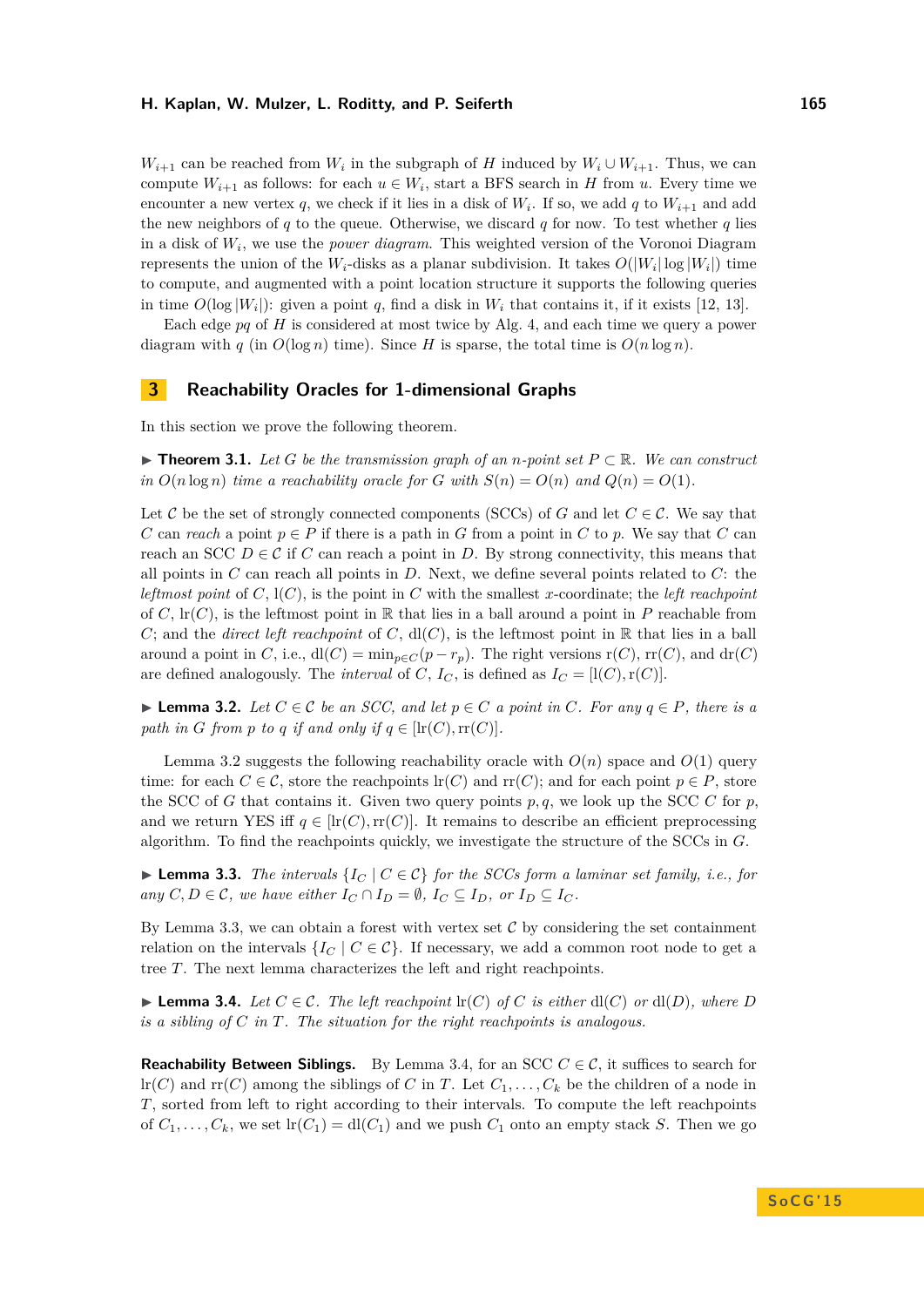through  $C_2, \ldots, C_k$ , from left to right. For the current child  $C_i$ , we initalize the tentative left reachpoint  $\text{lr}(C_i) = \text{dl}(C_i)$ . While the current tentative reachpoint lies to the left of the right interval endpoint for the top of the stack, we pop the stack and we update the tentative reachpoint of  $C_i$  to the left reachpoint of the popped component, if it lies further to the left. Then we push  $C_i$  onto the stack and proceed to the next child; see Algorithm [5.](#page-10-1)

**1**  $\text{lr}(C_1) \leftarrow \text{dr}(C_1)$ ; push  $C_1$  onto an empty stack *S* **2 for**  $i \leftarrow 2$  **to**  $k$  **do**  $\mathbf{B}$  lr( $C_i$ ) ← dr( $C_i$ ) **4 while**  $S \neq \emptyset$  and  $\text{lr}(C_i) \leq \text{r}(\text{top}(S))$  **do**  $5 \mid D \leftarrow \text{pop}(S); \text{lr}(C_i) \leftarrow \min\{\text{lr}(C_i), \text{lr}(D)\}\$  $\mathbf{6}$  | push  $C_i$  onto  $S$ 

**Algorithm 5:** Computing left reachpoints.

<span id="page-10-1"></span>The right reachpoints are computed analogously. Since each SCC is pushed/popped at most once onto/from *S*, and sorting the SSCs needs  $O(n \log n)$  time, we get the following lemma.

 $\blacktriangleright$  **Lemma 3.5.** We can compute the reachability for all nodes in T in  $O(n \log n)$  time.

It remains to find the SCCs without explicitly constructing *G*. To do so, we can use the Kosaraju-Sharir algorithm [\[8\]](#page-14-17) together with geometric data structures that allow us to efficiently find unvisited edges. See the full version for details. This establishes Theorem [3.1.](#page-9-4)

## **4 Reachability Oracles for 2-dimensional Graphs**

# <span id="page-10-0"></span>**4.1**  $\,\,\Psi\,$  is less than  $\sqrt{3}$

Suppose that  $\Psi \in [1, 1]$ √ 3). We show that we can *planarize G* by first removing unnecessary edges and then resolving edge crossings by adding  $O(n)$  additional vertices. This will not change the reachability between the original vertices. The existence of efficient reachability oracles then follows from known results for planar graphs. We prove the following lemma.

<span id="page-10-2"></span>**Example 1.1.** *Let G be the transmission graph for a planar <i>n*-point set *P*, such that  $\Psi < \sqrt{\frac{1}{n}}$ 3*. In time*  $O(n \log n)$ *, we can find a plane graph*  $H = (V, E)$  *s.t.* (i)  $|V| = O(n)$  *and*  $|E| = O(n)$ ; (ii)  $P \subseteq V$ ; (iii) *for any*  $p, q \in P$ ,  $p$  *can reach*  $q$  *in*  $G$  *iff*  $p$  *can reach*  $q$  *in*  $H$ *.* 

Given Lemma [4.1,](#page-10-2) we can obtain the following result by constructing the distance oracle from Holm, Rotenberg and Thorup for  $H[11]$  $H[11]$ . It has  $O(1)$  query time and needs  $O(n)$  space.

▶ **Theorem 4.2.** *Let G be the transmission graph for a two-dimensional set P of <i>n* points *and let*  $\Psi$  *be the ratio between the largest and smallest radius in P. If*  $\Psi < \sqrt{3}$ *, we can construct in*  $O(n \log n)$  *time a reachability oracle for G with*  $S(n) = O(n)$  *and*  $Q(n) = O(1)$ *.* 

We prove Lemma [4.1](#page-10-2) in three steps. First, we show how to reduce the number of edges in *G* to  $O(n)$  without changing the reachability. Then we show how to remove the crossings from *G*. Finally, we argue that we can combine these two operations to get the desired result.

**Pruning the Graph.** We construct a sparse subgraph  $H \subseteq G$  with the same reachability as *G* but with  $O(n)$  edge crossings. Consider the grid  $\mathcal{Q}_0$  whose cells have side length  $1/\sqrt{2}$ . Let  $\sigma \in \mathcal{Q}_0$  be a grid cell. We say that an edge of *G* lies in  $\sigma$  if both endpoints are contained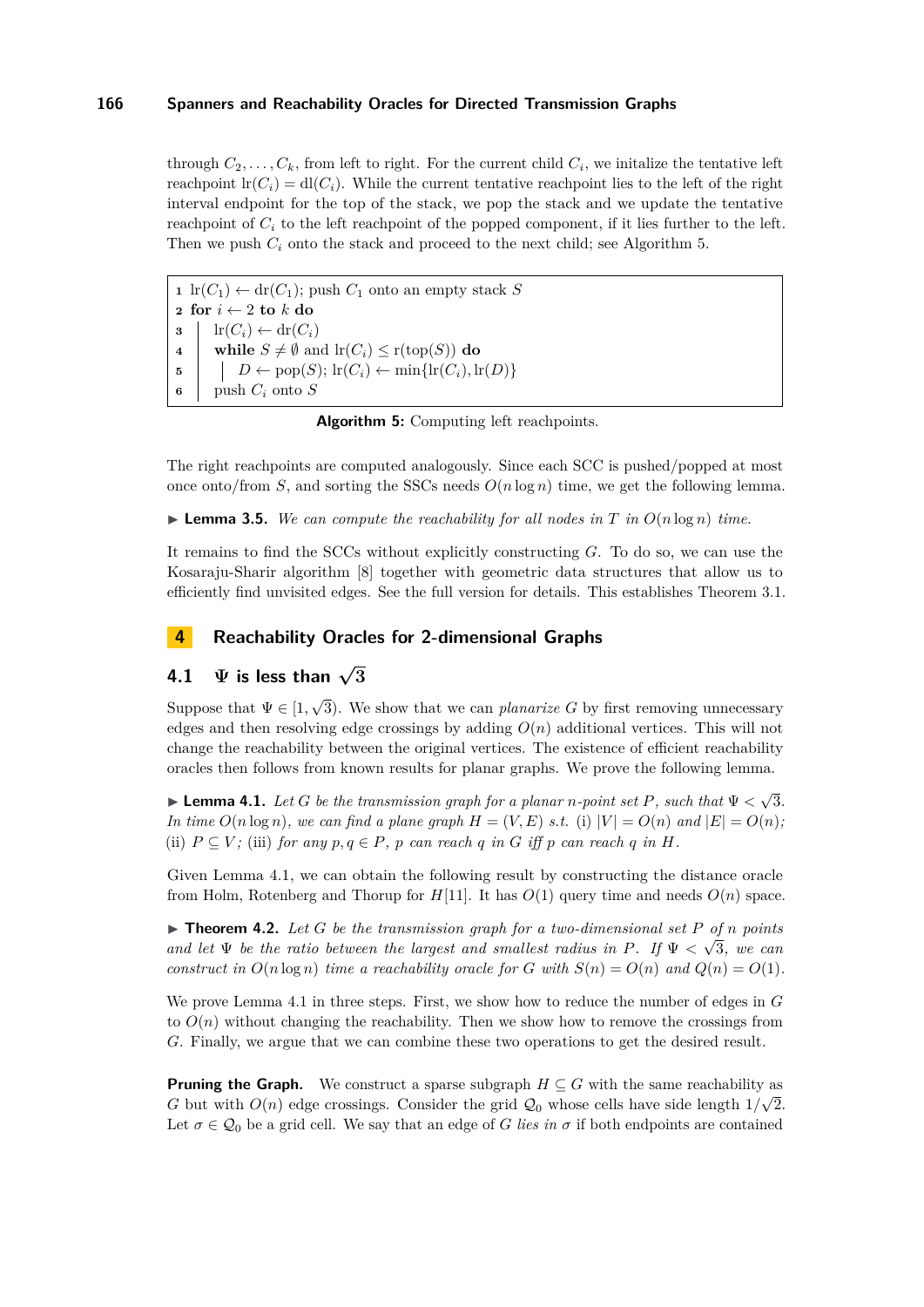in *σ*. The *neighborhood*  $N(\sigma)$  of  $\sigma$  consists of the  $7 \times 7$  block of cells in  $\mathcal{Q}_0$  with  $\sigma$  at the center. Two grid cells are *neighboring* if they lie in each other's neighborhood. For any edge in *G*, its two endpoints must lie in neighboring grid cells. We assign each point in *P* to the cell of  $\mathcal{Q}_0$  that contains it. The subgraph *H* has *P* as vertex set, and we pick the edges as follows: for each non-empty cell  $\sigma$ , let  $P_{\sigma} \subseteq P$  be the points in  $\sigma$ . We compute the Euclidean minimum spanning tree (EMST)  $T_{\sigma}$  of  $P_{\sigma}$ , and for each edge *pq* of  $T_{\sigma}$ , we add the directed edges pq and qp to *H*. Then, for cell  $\sigma' \in N(\sigma)$ , we check if there are any edges from  $\sigma$  to  $\sigma'$ in *G*. If so, we add an arbitrary such edge to *H*. The following lemma states properties of *H*.

<span id="page-11-1"></span> $\blacktriangleright$  **Lemma 4.3.** *The graph H* **a**) has the same reachability as  $G$ ; **b**) has  $O(n)$  edges; **c**) can *be constructed in*  $O(n \log n)$  *time; and d) has*  $O(n)$  *edge crossings if it is drawn in the plane with vertex set P.*

**Removing the Crossings.** Suppose an edge *pq* of *G* and an edge *uv* of *G* cross at a point *x*. To eliminate the crossing, we add *x* as a new site to the graph, and we replace *pq* and *uv* by the four new edges *px*, *xq*, *ux* and *xv*. Furthermore, if *qp* is an edge of *G*, we replace it by the two edges *qx*, *xp*, and if *vu* is an edge of *G*, we replace it by the two edges *vx*, *xu*. We say that this *resolves* the crossing between  $p, q, u$  and v. Let  $\tilde{G}$  be the graph obtained by iteratively resolving all crossings in *G*. We can show that the reachability on the vertices of *G* stays the same in *G*. Intuitively speaking, the  $\Psi < 3$  restriction forces the vertices to be close together. This guarantees the existence of additional edges between *p, q, u, v* in *G* and these edges are always sufficient to cover all new paths introduced by resolving the crossing.

<span id="page-11-2"></span>▶ **Lemma 4.4.** For any two sites  $p, q \in P$ , if  $p$  can reach  $q$  in  $\widetilde{G}$  then  $p$  can reach  $q$  in  $G$ .

**Putting it together.** To prove Lemma [4.1,](#page-10-2) we first construct the sparse subgraph *H* as in Lemma [4.3](#page-11-1) in time  $O(n \log n)$ . Then we iteratively resolve all crossings in *H* to obtain *H*. Since *H* has  $O(n)$  crossings that can be found in the same time, this takes  $O(n)$  time.

Let  $p, q \in P$ . We must argue that p can reach q in G if and only if p can reach q in H. Let  $\widetilde{G}$  be the graph obtained by resolving the crossings in *G*, as in Lemma [4.4.](#page-11-2) We know that the reachability between *p* and *q* is the same in *G*, *H*, and  $\tilde{G}$ . Furthermore, if *p* can reach *q* in *H*, then also in  $\widetilde{H}$ , and if *p* can reach *q* in  $\widetilde{H}$ , then also in  $\widetilde{G}$ , because (a subdivision of) every edge of  $\hat{H}$  is present in  $\hat{G}$ . Thus,  $\hat{H}$  and  $G$  have the same reachability properties.

## <span id="page-11-0"></span>**4.2 Ψ is constant**

Our goal is to prove the following theorem:

<span id="page-11-4"></span>**► Theorem 4.5.** Let G be the transmission graph for an *n*-point set  $P \subset \mathbb{R}^2$  and let  $\Psi$  be *the ratio between the largest and smallest radius of the points in P. We can construct a reachability oracle for G* with  $S(n) = O(\Psi^5 n^{3/2})$  *and*  $Q(n) = O(\Psi^3 \sqrt{n})$  *in time*  $O(\Psi^5 n^{3/2})$ *.* 

Let D be the disks induced by P. Let  $\mu(\mathcal{D})$  be the area occupied by  $\bigcup \mathcal{D} := \bigcup_{D \in \mathcal{D}} D$ . Alber and Fiala show how to compute a separator for disks with respect to  $\mu(\cdot)$  [\[1\]](#page-14-10).

<span id="page-11-3"></span>**Find 1.6** Theorem 4.12 in [\[1\]](#page-14-10)). *There exist positive constants*  $\alpha < 1$  *and*  $\beta$  *such that the following holds: let* D *be a set of n disks and* Ψ *the ratio of the largest and the smallest radius in* D. Then we can find in time  $O(\Psi^2 n)$  *a partition*  $A \cup B \cup S$  *of* D *satisfying* (i)  $\bigcup$   $\mathcal{A} \cap \bigcup \mathcal{B} = \emptyset$ , (ii)  $\mu(\mathcal{S}) \leq \Psi^2 \beta \sqrt{\mu(\mathcal{D})}$  and (iii)  $\mu(\mathcal{A}), \mu(B) \leq \alpha \mu(\mathcal{D})$ .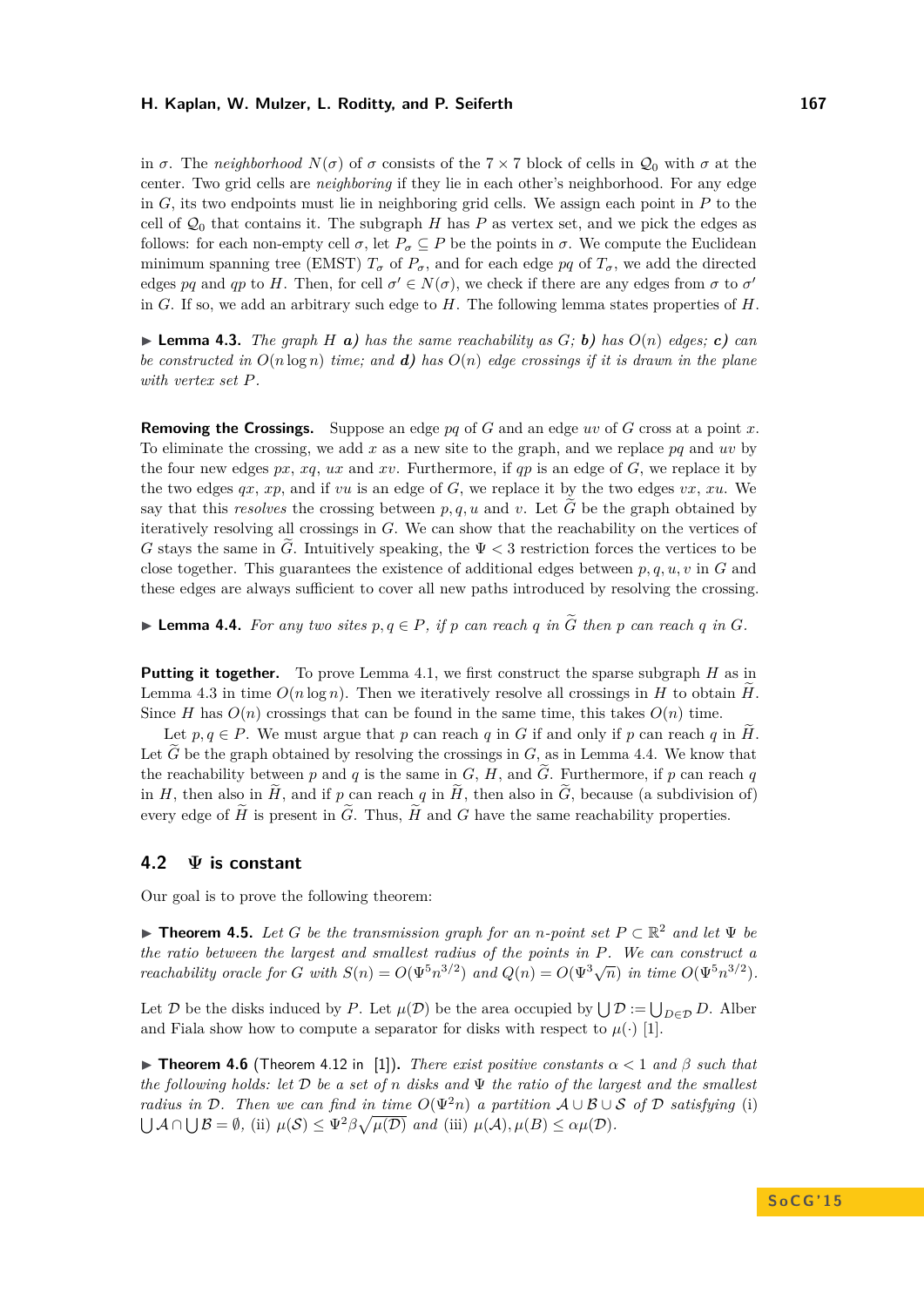To obtain the data structure, consider the grid  $\mathcal{Q} = \mathcal{Q}_0$  whose cells have diameter 1. All vertices in one cell form a clique in *G*, so it suffices to determine the reachability for one of them. For each non-empty cell  $\sigma \in \mathcal{Q}$  we pick an arbitrary vertex as the *representative* of  $\sigma$ . Let  $P<sub>D</sub>$  be the set of all representatives for  $D$ . We recursively create a separator tree T that contains all needed reachability information: compute  $A, B$ , and  $S$  according to Theorem [4.6.](#page-11-3) We create a node *v* of the separator tree. Let  $Q_v$  be all cells in  $\mathcal Q$  that intersect  $\bigcup \mathcal{S}$ , and let  $P_v$  be their representatives and  $\mathcal{D}_v$  all disks with centers in  $Q_v$ . For each  $s \in P_v$ , we store all representatives of  $P<sub>D</sub>$  that *s* can reach and all the representatives that can be reached by *s* in the transmission graph induced by  $D$  (this graph is a subgraph of *G*). We recursively compute separator trees for  $A \setminus \mathcal{D}_v$  and  $B \setminus \mathcal{D}_v$ , and we connect them to *v*.

For the space requirement, we can show that  $|P_{\mathcal{D}}| = O(\mu(\mathcal{D}))$  for any set of disks  $\mathcal{D}$ .

 $\triangleright$  **Lemma 4.7.** Let  $\mathcal{D}$  be a set of  $n$  disks with radius at least 1. Then the number of cells in  $\mathcal{Q}_0$  *that intersect*  $\bigcup \mathcal{D}$  *is*  $O(\mu(\mathcal{D}))$ *.* 

Then, the space requirement  $S(\mu(\mathcal{D}))$  for a set of disks  $\mathcal D$  with respect to  $\mu(\cdot)$  is

<span id="page-12-1"></span>
$$
S(\mu(\mathcal{D})) = S((1 - \alpha)\mu(\mathcal{D})) + S(\alpha\mu(\mathcal{D})) + O(\Psi^2 \mu(\mathcal{D})^{3/2}),
$$
\n(1)

where the last term accounts for storing reachability between the  $O(\Psi^2 \sqrt{\mu(\mathcal{D})})$  vertices of  $P_S$ and the  $O(\mu(\mathcal{D}))$  vertices of  $P_{\mathcal{A}} \cup P_{\mathcal{B}}$ . For  $\mu(\mathcal{D}) = O(1)$ , we have  $S(\mu(\mathcal{D})) = O(1)$ , and Eqn. [1](#page-12-1) solves to  $S(\mu(\mathcal{D})) = O(\Psi^2 \mu(\mathcal{D})^{3/2})$ . Since  $\mu(\mathcal{D}) = O(n\Psi^2)$ , the total space is  $O(\Psi^5 n^{3/2})$ .

**Performing a Query.** Let  $p, q \in P$  be given. We may assume that p and q are representative for their cells. If  $p = q$ , we say YES. If  $p \neq q$ , we let  $v_p$  and  $v_q$  be the nodes in *T* with  $p \in P_{v_p}$ and  $q \in P_{v_q}$ , respectively. Let *u* be least common ancestor of  $v_p$  and  $v_q$ . It can be found in *O*(log *n*) time by walking up the tree. Let *L* be the path from *u* to the root of *T*. We check for each  $s \in \bigcup_{v \in L} P_v$  whether *p* can reach *s* and *s* can reach *q*. If so, we say YES. If there is no such *s*, we say NO. Since  $|P_v|$  decreases geometrically along *L*, the running time is dominated by the root, and it is  $O(\Psi^2 \mu(\mathcal{D})^{1/2})$ . Bounding  $\mu(\mathcal{D})$  by  $O(\Psi^2 n)$ , the total query time is be  $O(\Psi^3\sqrt{n})$ . We now argue correctness. First, note that we will say YES only if there is a path from *p* to *q*. Now suppose there is a path  $\pi$  in *G* from *p* to *q*, where  $p \neq q$  and  $p, q$  are representatives. Let  $v_p, v_q$  be the nodes in *T* for *p* and *q*, let *u* be their least common ancestor, and *L* be the path from *u* to the root. By construction,  $\bigcup_{v \in L} \mathcal{D}_v$  must contain a disk for a point  $r$  in  $\pi$ . We pick  $r$  such that the corresponding node  $v$  is closest to the root. Let *s* be the representative for the cell containing *r*. Then there is an edge from *r* to *s* and from *s* to *r*, so *p* can reach *s* and *s* can reach *q* in the transmission graph of *v*. Thus, when walking along *L*, the algorithm will discover *s* and the connection between *p* and *q*.

**Preprocessing Time.** We compute for each node  $v$  in  $T$  a spanner  $H_v$  for the corresponding transmission graph, as in Theorem [2.7.](#page-6-4) Since we are only interested in the reachability  $H_v$ , we can choose  $t > 1$  to be some small constant. Since T has  $O(\log n)$  levels, the total running time for this step is  $O(n \log n (\log n + \log \Psi))$ . Then we go through all the nodes  $v \in T$ . For each  $s \in P_v$ , we compute a BFS tree in  $H_v$  with root *s*. Next, we reverse all edges in  $H_v$  and we again compute BFS-trees for all  $s \in P_v$  in the transposed graph. This gives the necessary information we want to store for *s*. Since the amount of work is proportional to the total size of the BFS-trees, we get a total running time of  $O(\Psi^5 n^{3/2})$ . Theorem [4.5](#page-11-4) now follows.

## <span id="page-12-0"></span>**4.3 Ψ is polynomially bounded**

Now we assume that Ψ is bounded by some polynomial in *n*. Then we can show the following.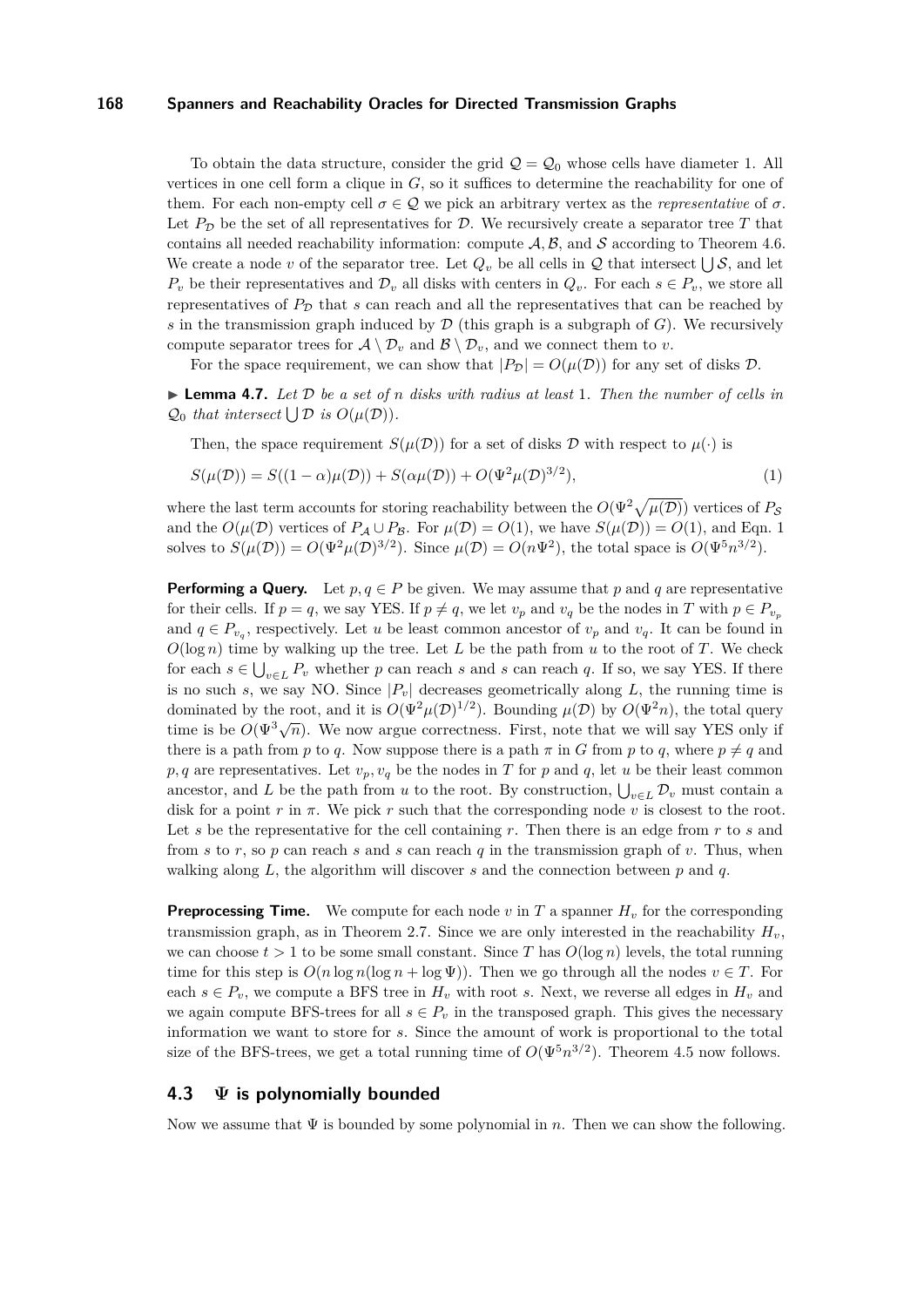$\triangleright$  **Theorem 4.8.** Let G be the transmission graph for a two-dimensional set P of *n* points and *let*  $\Psi$  *be the ratio between the largest and smallest radii of the points in*  $P$ *. If*  $\Psi = O(\text{poly}(n))$ *, we can construct a reachability oracle for G in*  $O(n^{5/3} \log^2 n)$  *time with*  $S(n) = O(n^{5/3} \log n)$ *and*  $Q(n) = O(n^{2/3} \log n)$ *. All queries are answered correctly with high probability.* 

We scale everything such that the smallest radius in *P* is 1. Our approach is as follows: let  $p, q \in P$ . If there is a *p*-*q*-path with "many" vertices, we detect this by taking a large enough random sample  $S \subseteq P$  and by storing the reachability information for every vertex in *S*. If there is a path from  $p$  to  $q$  with "few" vertices, then  $p$  must be "close" to  $q$ , where "closeness" is defined relative to the largest radius along the path. The radii from *P* can lie in  $O(\log \Psi)$ different scales, and for each scale we store few local information to find such a "short" path.

First we consider long paths. Let  $0 < \alpha < 1$  be some constant to be determined later. First, we show that a random sample can be used to detect paths with many vertices.

<span id="page-13-0"></span>**► Lemma 4.9.** *We can sample a set*  $S \subset P$  *of size*  $O(n^{\alpha} \log n)$  *s.t. the following holds w.h.p.*: *for any*  $p, q \in P$ *, if there is a path*  $\pi$  *from*  $p$  *to*  $q$  *in*  $G$  *of length at least*  $n^{1-\alpha}$ *, then*  $\pi \cap S \neq \emptyset$ *.* 

We find such a sample *S*, and for each  $s \in S$ , we store two Boolean arrays that indicate for each  $p \in P$  whether  $p$  can reach  $s$  and whether  $s$  can reach  $p$ . This needs space  $O(n^{1+\alpha} \log n)$ .

Now we treat short paths. Let  $L = \log \Psi$ . We consider L grids  $Q_0, \ldots, Q_L$ , s.t. the cells in  $Q_i$  have diameter  $2^i$ . For each  $\sigma \in Q_i$ , let  $Q_{\sigma} \subseteq P$  be the vertices  $p \in P \cap \sigma$  with  $r_p \in [2^i, 2^{i+1})$ .  $Q_{\sigma}$  forms a clique in *G*, and for each  $p \in Q_{\sigma}$ , the disk  $D(p)$  covers  $\sigma$ . The *neighborhood*  $N(\sigma)$  is defined as the set of all cells from  $Q_i$  that have distance at most  $2^{i+1}n^{1-\alpha}$  from  $\sigma$ . We have  $|N(\sigma)| = O(n^{2-2\alpha})$ . Let  $P_{\sigma} \subseteq P$  be the points that lie in cells of  $N(\sigma)$ . For every  $i = 0, \ldots, L$  and for every  $\sigma \in \mathcal{Q}_i$  with  $Q_{\sigma} \neq \emptyset$ , we fix an arbitrary *representative point*  $q_{\sigma} \in Q_{\sigma}$ . For every point  $p \in P$ , we store for every  $i \in \{0, \ldots, L\}$  a sorted list of all cells  $\sigma \in \mathcal{Q}_i$  with  $p \in P_\sigma$  such that  $q_\sigma$  can be reached from *p* and a list of all cells  $\sigma \in \mathcal{Q}_i$  with  $p \in P_\sigma$  such that  $q_\sigma$  can reach *p*. A point in *P* appears in at most  $O(n^{2-2\alpha} \log \Psi)$  point sets  $P_{\sigma}$ , so the total space requirement is  $O(n^{3-2\alpha} \log \Psi)$ .

**Performing a Query.** Let  $p, q \in P$  be given. To decide whether p can reach q, we first check all  $O(n^{\alpha} \log n)$  points in *S*. If there is an  $s \in S$  such that *p* reaches *s* and such that *s* reaches *q*, we return YES. Otherwise, for  $i = 0, \ldots, L$ , we walk through the lists of cells whose representative point is reachable from p at level i and through the list of cells whose representative point can reach *q* at level *i* to check whether they contain a common element. Since the lists are sorted, this can be done in time linear in the list size, as in merge sort. If any of these pairs of lists contains a common cell, we return YES. Otherwise, we return NO.

For correctness, first note that we return YES only if there is a path from *p* to *q*. Now assume that there is a path  $\pi$  from  $p$  to  $q$ . If  $\pi$  has more than  $n^{1-\alpha}$  vertices, then by Lemma [4.9,](#page-13-0) the sample *S* hits *π* w.h.p., and the algorithm returns YES. Otherwise, let *r* be the vertex of  $\pi$  with the largest radius, and let *i* be such that  $r_r \in [2^i, 2^{i+1})$ . Let  $\sigma$  be the cell of  $\mathcal{Q}_i$  that contains *r*. Since  $\pi$  has at most  $n^{1-\alpha}$  vertices and each edge of  $\pi$  has length at most  $2^{i+1}$ , the path  $\pi$  lies in  $N(\sigma)$ . In particular, both p and q are contained in cells of  $N(\sigma)$ . Since  $r \in Q_{\sigma}$  and since  $Q_{\sigma}$  forms a clique in *G*, the representative point  $q_{\sigma}$  of *σ* can be reached from *p* and can reach *q*. By the symmetry of neighborhood definition, *σ* is contained in the list of reachable cells from *p* and in the lists of cells that can reach *q*. This common cell will be detected when checking the corresponding lists for *p* and *q* at level *i*.

**Time and Space Requirements.** For long paths we need  $O(n^{\alpha} \log n)$  time: for every  $s \in S$ we test in  $O(1)$  time whether *p* can reach *s* and whether *s* can reach *q*. For short paths